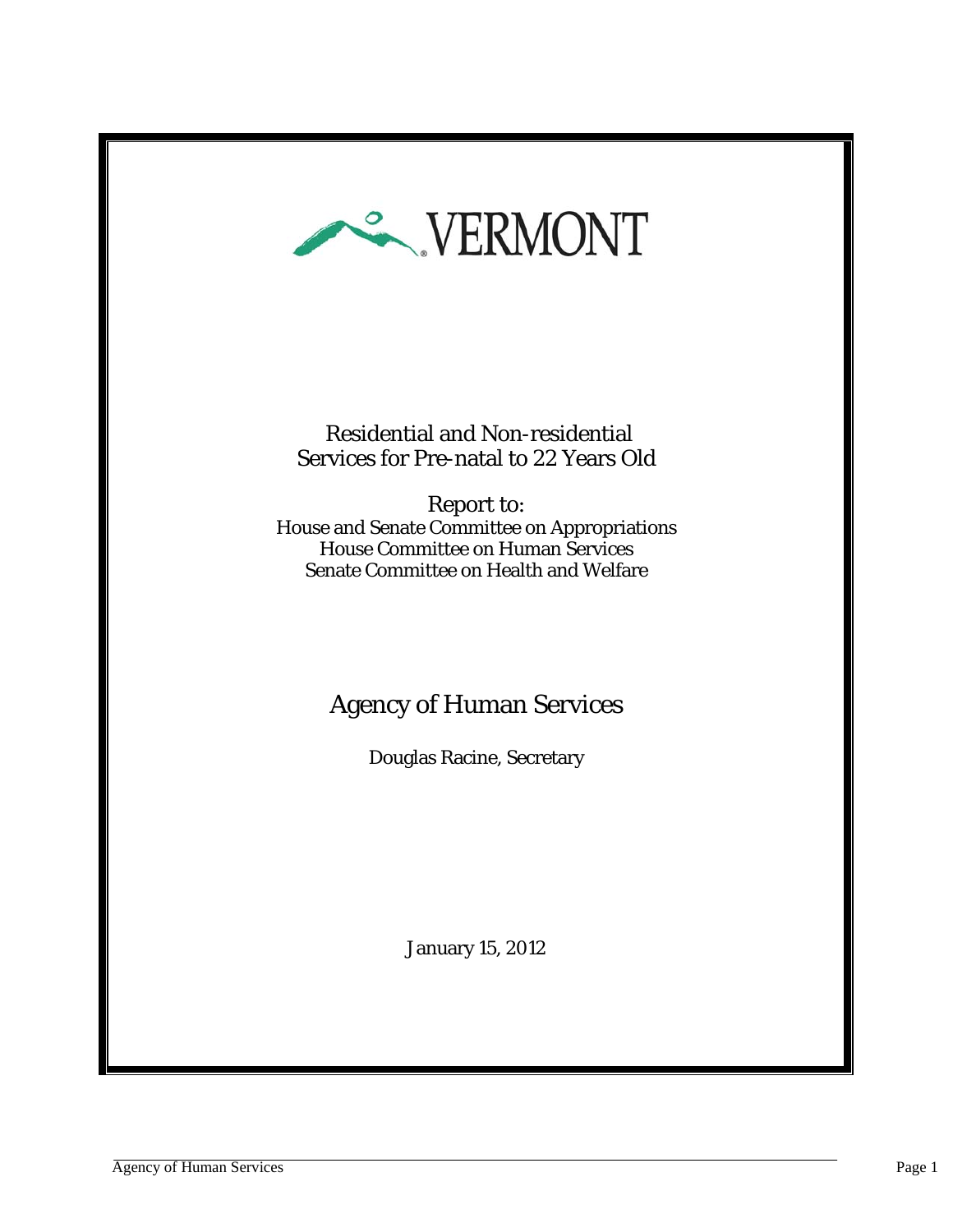# **Introduction**

This report is submitted in response to the following 2010-2011 legislative session request:

Sec. E.317 Department for children and families - family services (a) The commissioner for children and families shall provide to the house and senate committees on appropriations, the house committee on human services, and the senate committee on health and welfare by January 15, 2012 a geographic inventory of the state-funded residential and nonresidential services that are available to serve youth between the ages of 12 through 22. The department shall also provide recommendations on how to evaluate this system.

The Department for Children and Families is not solely responsible for services to children 12-22, nor do they unilaterally oversee services separately from other departments in the Agency of Human Services. As such, the Agency of Human Services (AHS) engaged representatives from all of the AHS child-serving departments to respond to this legislative request. Additionally, it should be noted that there are virtually no state only funded services. Vermont has a long history of maximizing its partnerships with federal funders, consequently numbers expressed in the inventory are almost universally state/federal gross. Through a collaborative approach, the departments assembled an inventory of residential and all other non-residential services provided in the community, including school, home and clinic-based. Some services are not restricted to the 12-22 age range, thus in order to represent the full continuum of services for families and children, the inventory was expanded to include all services from pre-natal to 22 years of age.

#### **Integrated Family Services**

AHS is the process of redesigning how its departments work together to create and implement a family and child centered system of early intervention, treatment and support. The system will strive to intervene early, both in terms of age and onset of family and child challenges, and will provide services to the family, not just the child. The early intervention, treatment and support system will:

- retain content experts in early childhood, mental health, developmental disability, substance use, etc.,
- operate with standards for best practice, and
- develop unified AHS guidelines for effective treatment and family support.
- The early intervention, treatment and support system will be readily available to meet the child protection and guardianship responsibilities of the state.
- The early intervention, treatment and support system must be linked to and support those health and human services which are preventative in nature and which address the whole population and offer developmental, health and behavioral health benefits.
- The early intervention, treatment and support system will actively collaborate with DOE on efforts to unify services for families in a comprehensive manner.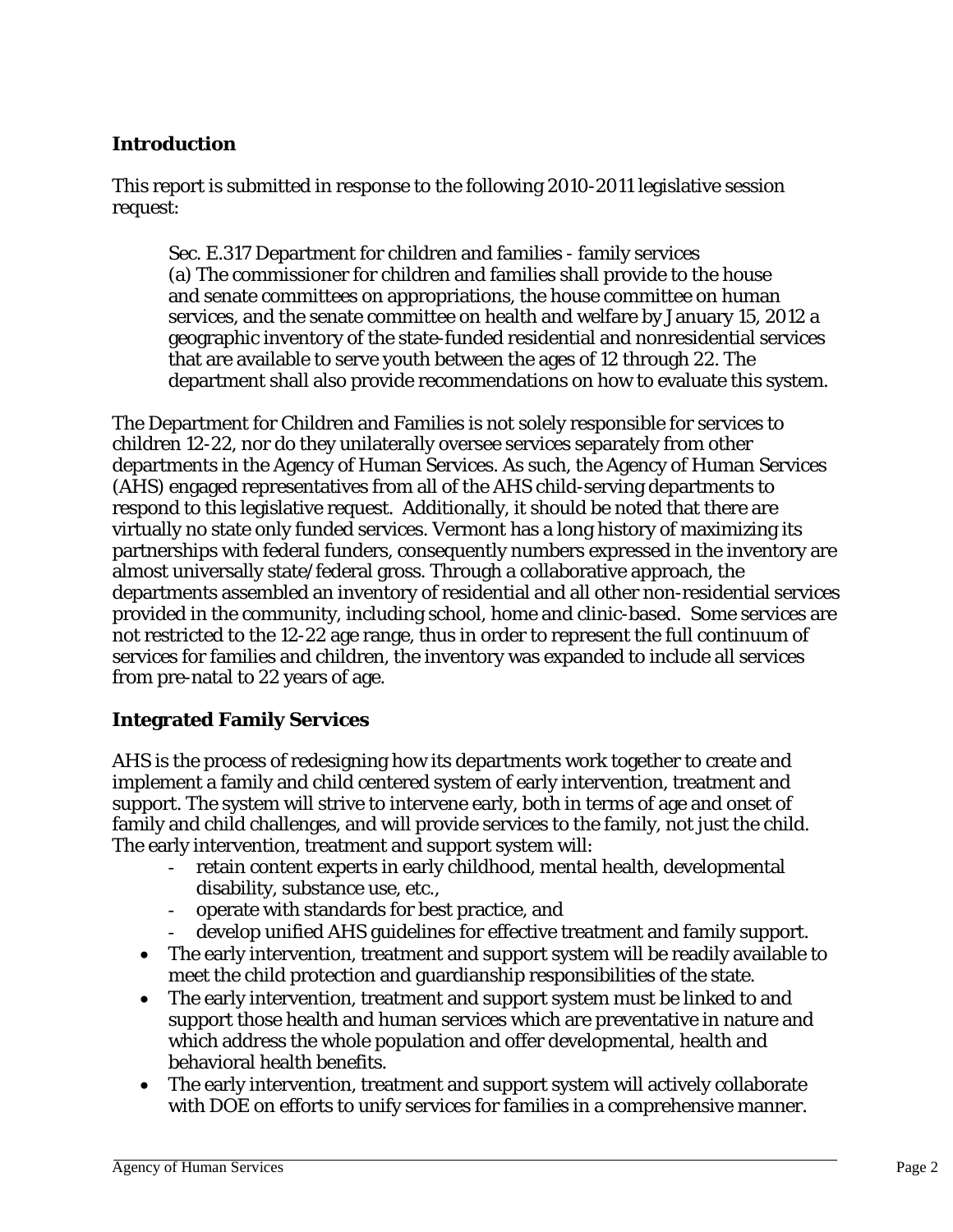## **Background and Current Focus**

Currently, AHS children's services fall in all six Departments and multiple divisions of the agency. Divisions and departments historically developed separate and distinct Medicaid waivers and Medicaid procedures for managing sub-specialty populations within various departments, and maximizing revenue from other federal sources across the age spectrum. While the best approaches available at the time, the artifacts of this history are multiple and fragmented funding streams, policies, and guidelines about our work with children and families. With the inception of the Global Commitment waiver, these siloed Medicaid funding structures no longer exist. While Medicaid is not the only federal funding stream it provides support for a large majority of AHS children's programs.

The Integrated Family Services Initiative seeks to bring all agency children, youth and family services together in an integrated and consistent continuum of services for families. The premise is that giving families early support, education and interventions will produce more favorable outcomes at a lower cost than the current practice of *waiting until circumstances are bad enough* to access *high end* funding streams which often result in out of home or out of state placement.

Efforts across the agency over the past several years have moved in the direction that this initiative champions. For example, DCF- Family Service Division has instituted a Differential Response system which seeks to apply resources and intervention earlier to focus on mitigating risk and thus increasing child safety and family unity. VDH-Children with Special Health Needs, DCF- Child Development Division, DMH, and DVHA have joined in the integration of early childhood services, and DVHA and VDH have been creating an integrated approach to the development of the state's first children's palliative care program.

The basic elements of IFS will also be integrated with the Blueprint Community Health Teams and the expanded DVHA Chronic Care Initiative. The integrated family services effort will support and expand on wellness coaching and ensure a connection with the developing health information exchange network and modernized information technology efforts to maximize their applicability to the child and family services efforts. Additionally, proposals by DVHA and DMH to assure that the best clinical practices are utilized in the Medicaid program will be integral to this initiative relative to clinical practices in mental health, developmental disabilities, substance abuse, and medical, and medication management for children, youth and families.

Integrated Family Services includes all child and family focused services within AHS provided either directly by state employees or through contracted providers. The cross departmental groups that have come together to manage internal change under the direction of a Director of Integrated Family Services in the Secretary's Office include:

 A Senior Management team consisting of a Deputy Commissioner or Division Director from each Department, the AHS Director of Healthcare Operations, the AHS Director of Integrated Family Services and the AHS Central Office Business Manager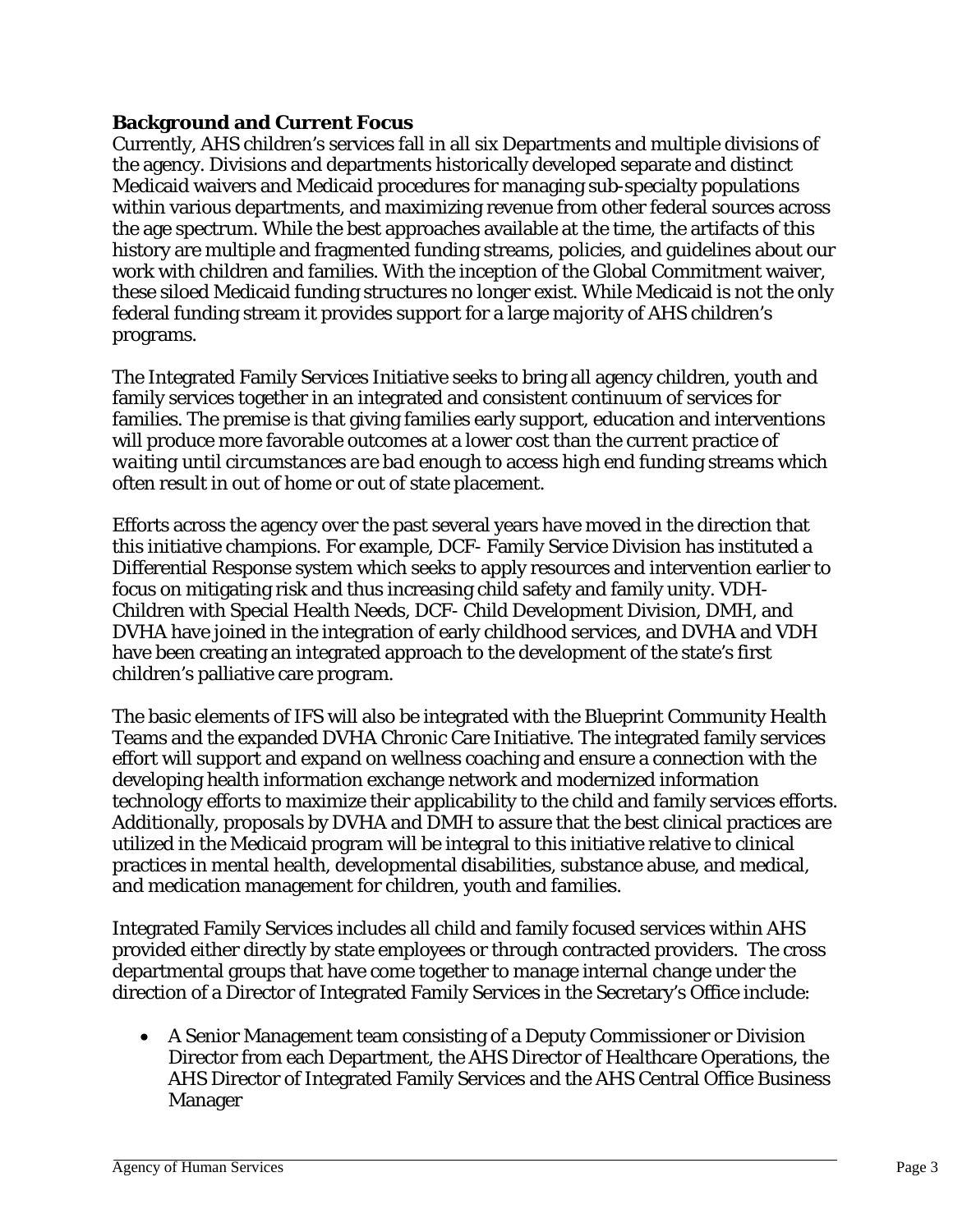- An Implementation/Operations team consisting of a Director or Operations Manager from each Department, an AHS IT representative and the AHS Director of Integrated Family Services
- A leadership team consisting of the AHS Secretary, Deputy Secretary, Commissioners, AHS Director of Healthcare Operations, the AHS Director of Integrated Family Services and the AHS Central Office Business Manager
- A newly expanded Act 264 Advisory Board
- Various workgroups that include state employees, providers, the Department of Education, families and youth.

All departments within AHS participate in IFS and assure that their daily work is connected to the overall plan of integrating services and eliminating silos.

# **Development of Inventory**

The inventory (Attachment A) shows the responsible department(s) and the regions in which the service is provided. While a wide variety of services are provided, we are aware that waitlists, quality and outcomes may vary from region to region.

This geographical inventory represents all services\* provided to children and families in the following categories:

- o Routine health and maintenance
- o Early intervention
- o Prevention
- o Population based supports
- o Treatment both community based and out-of-home residential treatment
- o Support services
- o Financial supports

\*this included Global Commitment (Medicaid state and federal funding) Federal grants and State general funds

The inventory gives a clear picture of all services that are provided or delivered through federal programs administered by AHS.

Attachment A, tab 2 provides a list of the licensed residential programs and out-of-state residential programs that are under contract with AHS or are enrolled providers in the Medicaid program. .

AHS's Case Review Committee (CRC) manages access to all residential programs, in order to match the child or youth and family with the right program and manage the resources appropriately. This state-wide perspective allows the committee to identify overlaps and gaps in the residential care system.

Further description of the services, the target population, the funding, or other service requirements is available upon request.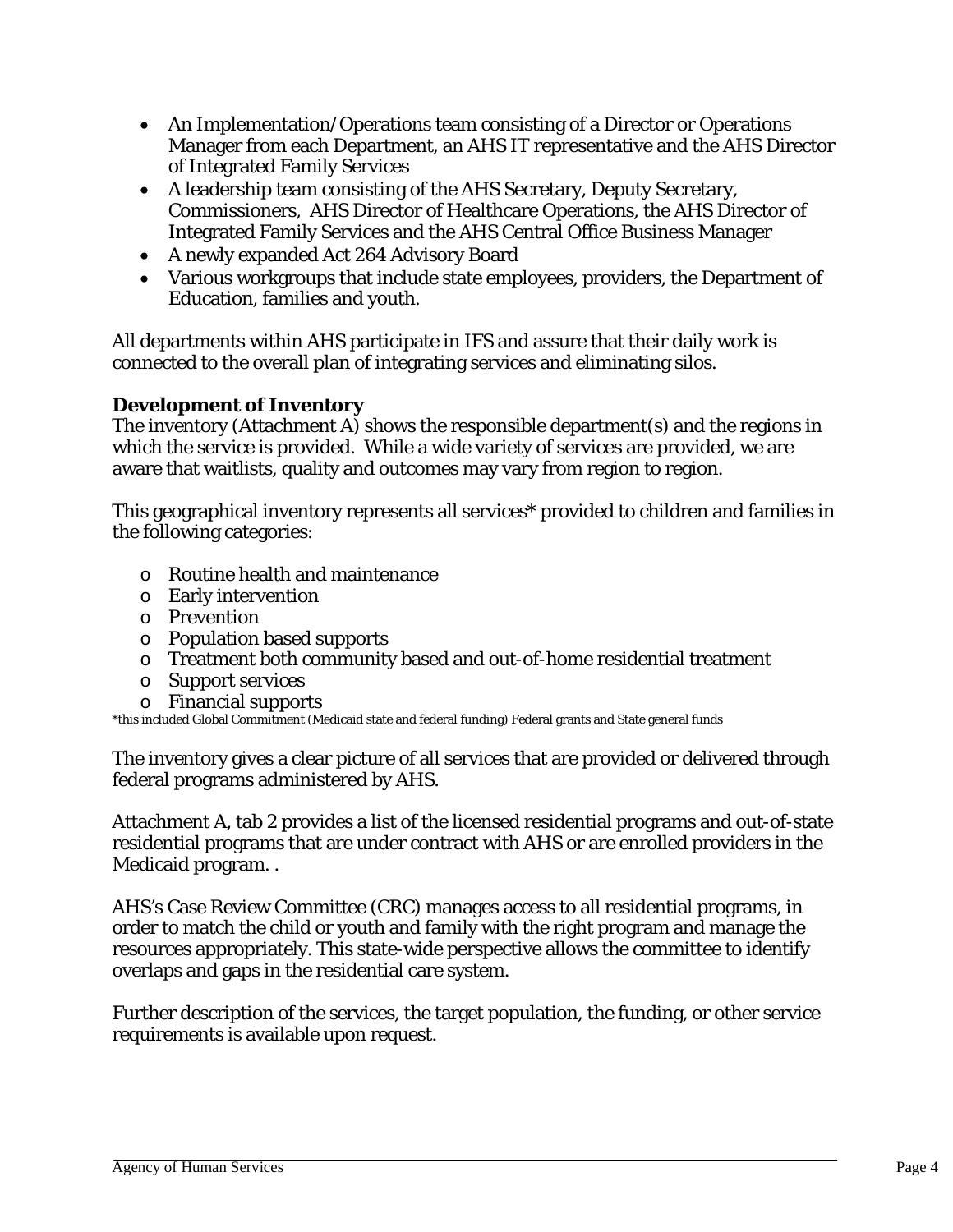# **Recommendations on Evaluating the System of Care**

The AHS has several legislatively required measurement systems, ranging from population based tracking undertaken in the Department of Health, to reporting for our federal partners in each department as well as a quarterly outcomes report to the Government Accountability Committee. Through Integrated Family Services, AHS will bring these existing measures together to evaluate services and the quality of the system of care for children, youth and families.

Using the legislative outcomes for AHS, the IFS Initiative has identified 12 indicators to be used to measure progress toward achieving the goals of:

## **Children Live in Stable and Supported Families;**

## **Pregnant Women and Young Children Thrive.**

For some of these indicators, we have baseline data. For others, we will spend the next year collecting baseline data. For all indicators, we will develop targets of where we want to be within a specific time frame. Monitoring our progress toward achieving our targets will be the central focus of the IFS system of care evaluation.

| <b>Component</b>                                                                                                              | <b>AHS Status</b>                                                                                                                                                   |
|-------------------------------------------------------------------------------------------------------------------------------|---------------------------------------------------------------------------------------------------------------------------------------------------------------------|
| Outcome focused and performance-based<br>contracts.                                                                           | In process                                                                                                                                                          |
| Common and simplified documentation<br>requirements                                                                           | Several improvements implemented Oct. 2010 and<br>again in Dec 2011.                                                                                                |
| Equitable distribution of funding in order to build<br>capacity based on population.                                          | Funding formula using population, poverty and<br>density developed                                                                                                  |
| An AHS-wide System of Care Plan                                                                                               | <b>Under development with IFS Senior Management</b><br>Team using feedback from consumers, providers<br>and Act 264 Board                                           |
| A quality oversight plan based on the Global<br>Commitment oversight plan.                                                    | In the initial development stage. The loss of quality<br>oversight staff during position reductions has<br>created a delay in our ability to assess quality.        |
| A centralized data system and IT support                                                                                      | In initial development, the rate of turnover in IT<br>staff and loss of project management resources has<br>delayed progress.                                       |
| Better assess the needs of families and provide<br>flexible and strength based services.                                      | Several early childhood pilots and early adopters<br>for enhanced services are helping guide and<br>provide feedback to AHS teams.                                  |
| Workforce development and ongoing technical<br>assistance, to ensure the delivery of quality,<br>integrated services.         | Continues to be a gap with few resources available<br>to meet this need.                                                                                            |
| Identify needed changes to some current legislation<br>to align with IFS.                                                     | Beginning the process of legislation review and<br>determining if changes are needed.                                                                               |
| Continue role of Case Review Committee (CRC) in<br>programmatic oversight of the residential<br>programs.                     | Includes recent re-write of residential licensing<br>regulations and beginning a review of the rate<br>setting process to assure effective use of our<br>resources. |
| Provide ongoing technical assistance with difficult<br>and complicated situations and identify program<br>improvements needs. | This is an on-going focus. Better alignment and<br>pooling of Medicaid funds will help address and<br>reduce these types of challenges.                             |

We will also look at process measures for evaluating the progress of IFS. These include: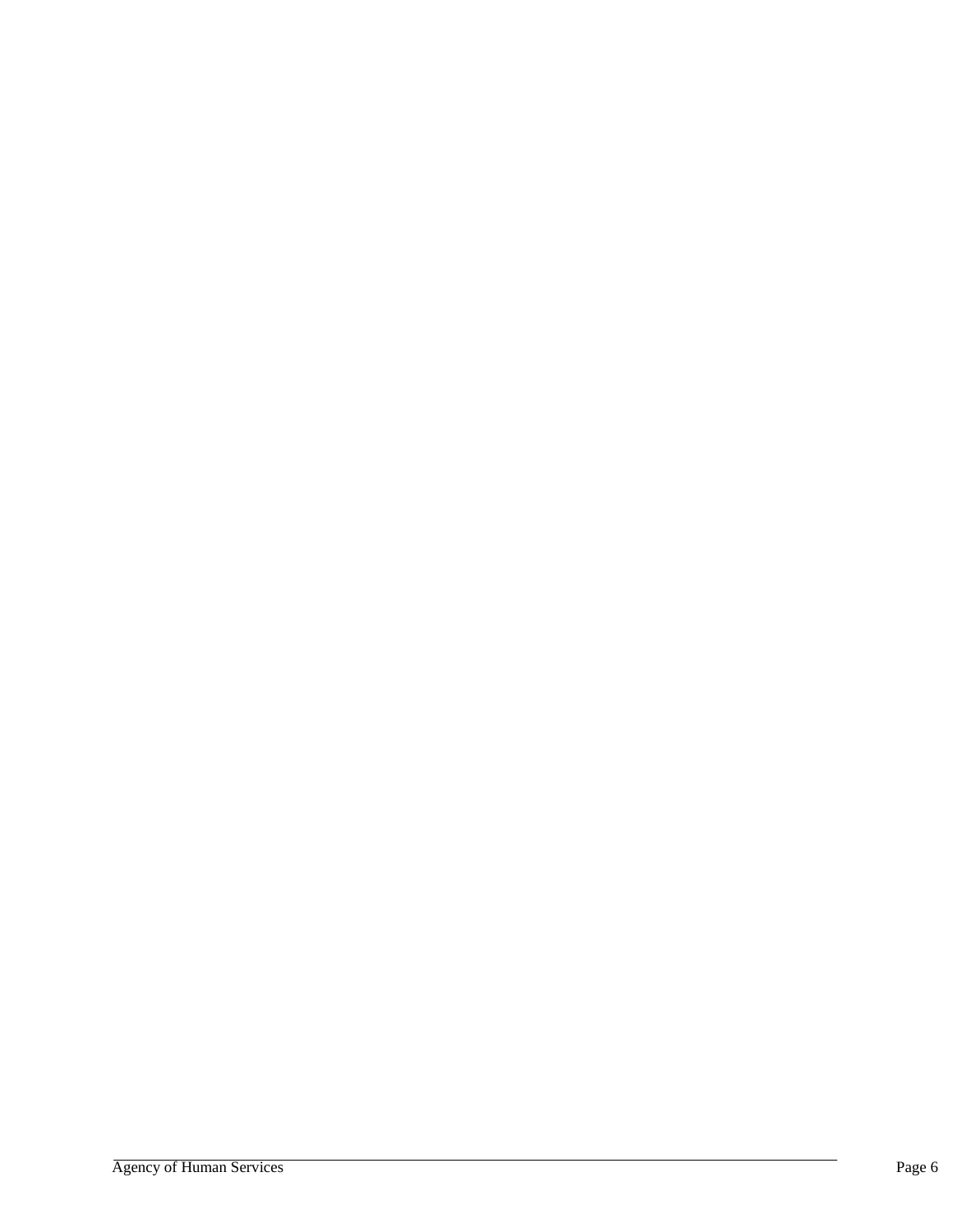## **IFS web site**

**http://humanservices.vermont.gov/integrated-family-services**

## **ATTACHMENT A Tab 1. Inventory – all services Tab 2. Inventory residential in-state Tab 3. Inventory residential out-of-state**

**ATTACHMENT B IFS Diagram**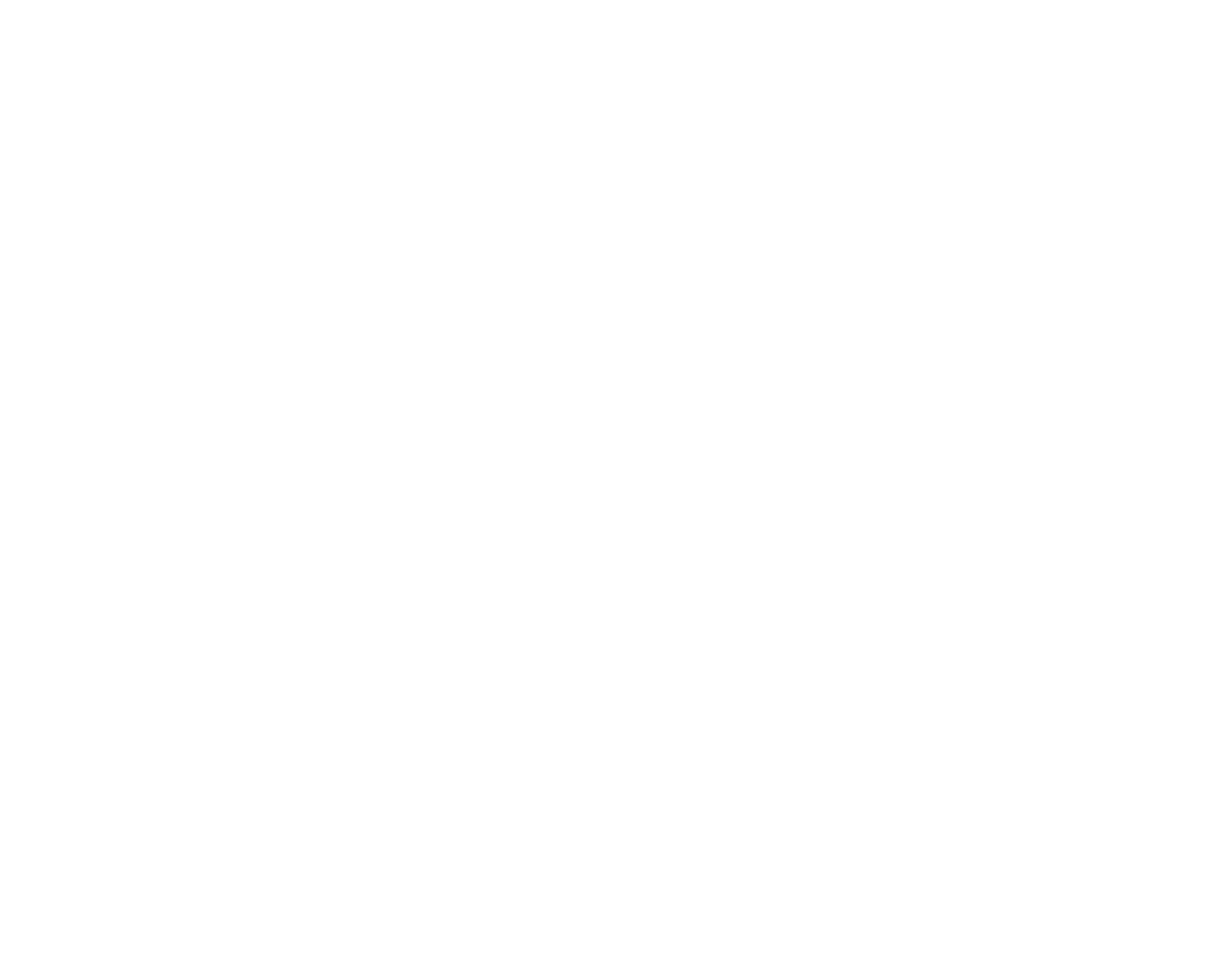| Inventory of All State/Federal Funding Vermont Children and Families (FY12)                |                                                                                                                                                         |                          |                                                                                                                                                                   |                                                                             |            |
|--------------------------------------------------------------------------------------------|---------------------------------------------------------------------------------------------------------------------------------------------------------|--------------------------|-------------------------------------------------------------------------------------------------------------------------------------------------------------------|-----------------------------------------------------------------------------|------------|
|                                                                                            |                                                                                                                                                         | Prenatal to 22 year olds |                                                                                                                                                                   |                                                                             |            |
| <b>Program or Service Title</b>                                                            | <b>Target Population</b>                                                                                                                                | <b>Total Cost</b>        | Who provides<br>(DA's, state staff, school, private agencies, individual<br>contractor)                                                                           | <b>Statewide or Specific Region?</b><br>If region please identify region(s) | Lead Dept. |
| <b>ROUTINE HEALTH MAINTENANCE and PREVENTION</b>                                           |                                                                                                                                                         |                          |                                                                                                                                                                   |                                                                             |            |
| and Treatment                                                                              | Early Periodic Screening Diagnosis All Medicaid or Medicaid eligible population (outreach and<br>promotion via school nurses)                           | \$5,881,615              | School staff, administered by VDH staff                                                                                                                           | Statewide                                                                   | <b>VDH</b> |
| <b>WIC Food Benefit (USDA)</b>                                                             | 0-5, pregnant women, women up to 6 months after end of<br>pregnancy unless breastfeeding, breastfeeding women up to<br>12 months after birth of baby.   | \$9,662,388              | Competitvely bid private food delivery<br>contractors                                                                                                             | Statewide                                                                   | <b>VDH</b> |
| <b>WIC Nutritional Counseling &amp; Breast</b><br>feeding support                          | 0-5, pregnant women, women up to six months after end of<br>pregnancy unless breastfeeding, breastfeeding women up to<br>12 months after birth of baby. | \$3,484,952              | State staff (VDH) & breastfeeding peer<br>counselors employed through Dept of Labor<br>training program                                                           | Statewide                                                                   | <b>VDH</b> |
| Prevent Child Abuse VT                                                                     | Parents/Professionals/other adults                                                                                                                      | \$250,000                | <b>Private Provider Earmark</b>                                                                                                                                   | Statewide                                                                   | <b>AHS</b> |
| Office of Juvenile Justice and<br><b>Deliquency Prevention</b>                             | Children and youth at risk of becoming delinquent.                                                                                                      | \$325,000                | Supports other work<br>grantees through RFP                                                                                                                       | Statewide                                                                   | <b>DCF</b> |
| Children' Trust Fund (Primary<br>Prevention - Population<br>Basd)(JJDP) (CTF Tax Checkoff) | Birth to 18 years                                                                                                                                       | \$340,577                | Community based and Statewide<br>organizations - includes PCC, Child Care<br>Programs, Arts Councils, Schools, Head Start,<br>Youth Centers, Health Organizations | Statewide                                                                   | <b>DCF</b> |
| <b>Commnity Based Child Abuse</b><br>Prevention                                            | Families with children of all ages                                                                                                                      | \$305,111                | PCCs, Prevent Child Abuse VT, Parent to<br>Parent, VT Children's Trust Foundation ((US<br>HHS - Children's Bureau, Office on Child<br>Abuse and Neglect)          | Statewide                                                                   | DCF/CDD    |
| Parent Child Center Grants                                                                 | Pregnant and Parenting Teens and Families with children of<br>all ages                                                                                  | \$1,112,145              | <b>PCC</b>                                                                                                                                                        | Statewide                                                                   | DCF/CDD    |
| <b>BBF Direct Service</b>                                                                  | Pregnant and Parenting Teens and Families with children 0<br>through 5                                                                                  | \$875,032                | PCC (9 of 16); Supervisory Unions (2);<br>Community-Based Non-Profits (3)                                                                                         | Statewide                                                                   | DCF/CDD    |
| Immunization                                                                               | Birth to 18 years                                                                                                                                       | \$8,000,000              | Medical professionals                                                                                                                                             | Statewide                                                                   | <b>VDH</b> |
| Lead Screening                                                                             | Focus on children< 6 but education to all ages. Does not<br>include lead testing                                                                        | \$390,000                | VDH: Childhood Lead Poisoning Prevention<br>Program staff and district office staff                                                                               | Statewide                                                                   | <b>VDH</b> |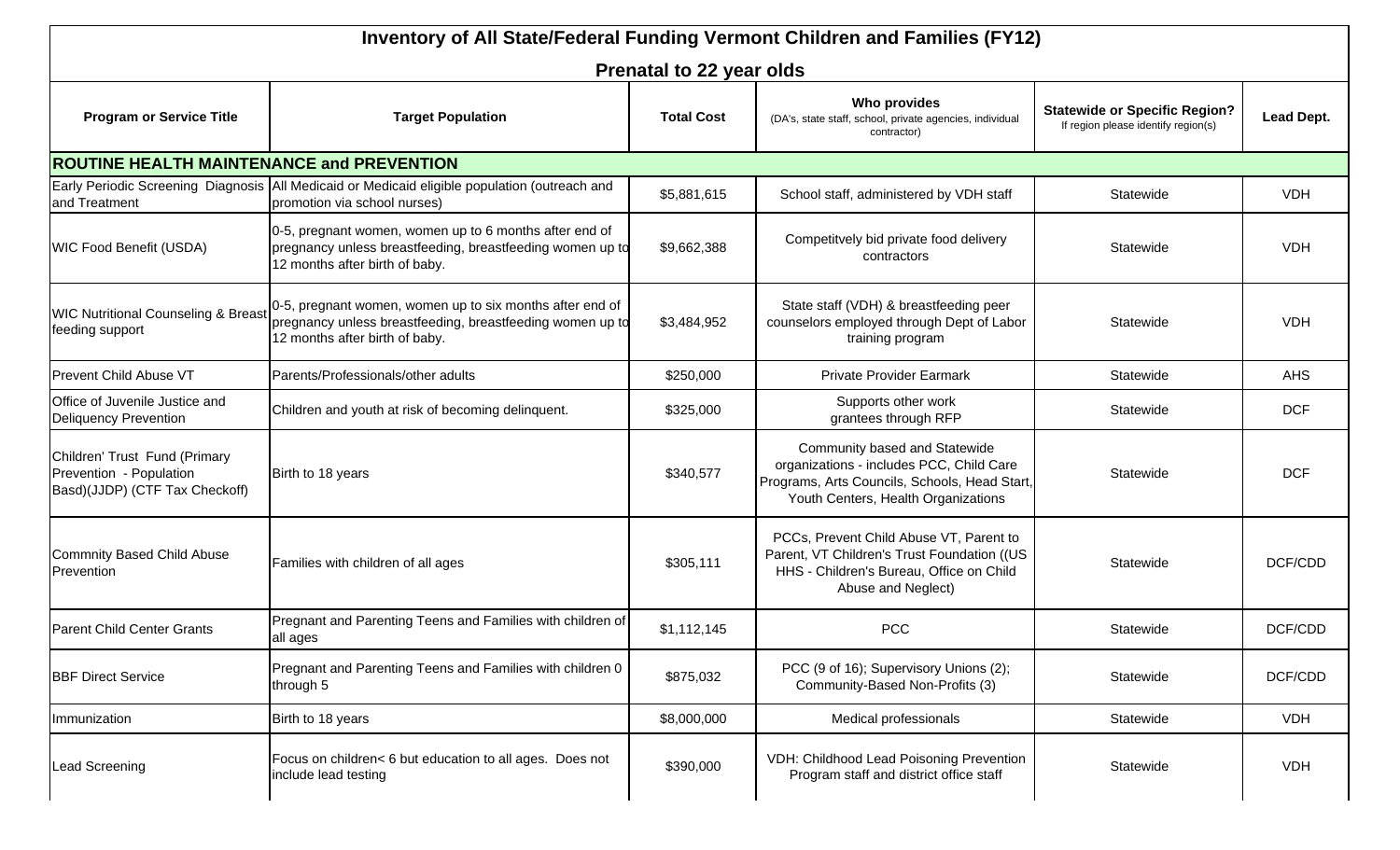| <b>Program or Service Title</b>                                                                          | <b>Target Population</b>                                                                                                                            | <b>Total Cost</b> | Who provides<br>(DA's, state staff, school, private agencies, individual<br>contractor)        | <b>Statewide or Specific Region?</b><br>If region please identify region(s)     | Lead Dept.  |
|----------------------------------------------------------------------------------------------------------|-----------------------------------------------------------------------------------------------------------------------------------------------------|-------------------|------------------------------------------------------------------------------------------------|---------------------------------------------------------------------------------|-------------|
| ROUTINE HEALTH MAINTENANCE and PREVENTION TOTAL                                                          |                                                                                                                                                     | \$30,626,820      |                                                                                                |                                                                                 |             |
|                                                                                                          | <b>HOME and COMMUNITY BASED INTERVENTION and SUPPORT</b>                                                                                            |                   |                                                                                                |                                                                                 |             |
| <b>DVHA Medicaid/Medical Services</b>                                                                    | Prenatal to age 22                                                                                                                                  | \$142,577,311     | <b>Medicaid Providers</b>                                                                      | Statewide                                                                       | <b>DVHA</b> |
| <b>AHS High Risk Pool</b>                                                                                | Children and youth up to age 22                                                                                                                     | \$700,000         | Accessed via LITs.                                                                             | Statewide                                                                       | AHS         |
| Balanced and Restorative Justice<br>(BARJ)                                                               | Adolescents, many but not all adjudicated as delinquents                                                                                            | \$900,000         | private providers                                                                              | Statewide                                                                       | <b>DCF</b>  |
| <b>CSHN Respite (MCHB BG)</b>                                                                            | Birth to 21 years                                                                                                                                   | \$295,000         | Administered by VDH staff                                                                      | Statewide                                                                       | <b>VDH</b>  |
| <b>CSHN Financial Aid (MCHB BG)</b>                                                                      | Birth to 21 years                                                                                                                                   | \$1,444,794       | Health care providers, admin by VDH staff                                                      | Statewide                                                                       | <b>VDH</b>  |
| <b>CSHN Medical Services (specialty</b><br>clinics, care coordination, family<br>supports [non-respite]) | $B-21$ (+ adult CF)                                                                                                                                 | \$2,122,855       | VDH staff and contractors, administered by<br><b>VDH</b> staff                                 | Statewide                                                                       | <b>VDH</b>  |
| ADAP Adolesc Tx (Block grant)                                                                            | Age 6-21                                                                                                                                            | \$1,556,189       | Private agencies                                                                               | Statewide (through Preferred<br>Providers)                                      | <b>VDH</b>  |
| ADAP - SAP (tobacco)                                                                                     | Students K-12                                                                                                                                       | \$830,500         | School staff, administered by VDH staff                                                        | Statewide                                                                       | <b>VDH</b>  |
| ADAP - Pregnant wm (block Grant                                                                          | Women pregnant at admission                                                                                                                         | \$155,619         | <b>Private Agencies</b>                                                                        | Statewide (through Preferred<br>Providers)                                      | <b>VDH</b>  |
| Intensive Family Based Services                                                                          | Families at risk for kids coming into custody; youth returning<br>from higher levels of care to the community and then home                         | \$1,896,000       | DA's and Private Providers                                                                     | available Statewide<br>(not in Lamoille Co. a different<br>service is provided) | DCF/FSD     |
| <b>Parent Education</b>                                                                                  | Children/youth in custody and families at risk for children<br>coming into custody                                                                  | \$600,000         | DA's and Private Providers                                                                     | Statewide                                                                       | DCF/FSD     |
| Child/Family Support                                                                                     | Children/youth in custody and families at risk for children<br>coming into custody                                                                  | \$5,343,915       | DA's and Private Providers                                                                     | Statewide                                                                       | DCF/FSD     |
| CASE-T                                                                                                   | Youth identified with sex offending behavior and youth<br>victims of sex abuse                                                                      | \$134,778         | <b>Private Providers</b>                                                                       | Statewide                                                                       | DCF/FSD     |
| children purchased by DCF                                                                                | Intensive MH services for individuals Youth requiring significant wraparound services and hospital<br>diversion type services.                      | \$5,666,058       | These are gc funds transferred to DMH to<br>support youth in community care via DA/SSA         | Statewide                                                                       | DCF/FSD     |
| Developmental services purchased<br>by DCF                                                               | Children/youth in custody who have a developmental<br>disability & need significant wraparound services, may or<br>may not meet DS funding priority | \$3,800,000       | These are gc funds transferred to DAIL to<br>support youth in community care (DA's<br>provide) | Statewide, also provided by SSAs                                                | DCF/FSD     |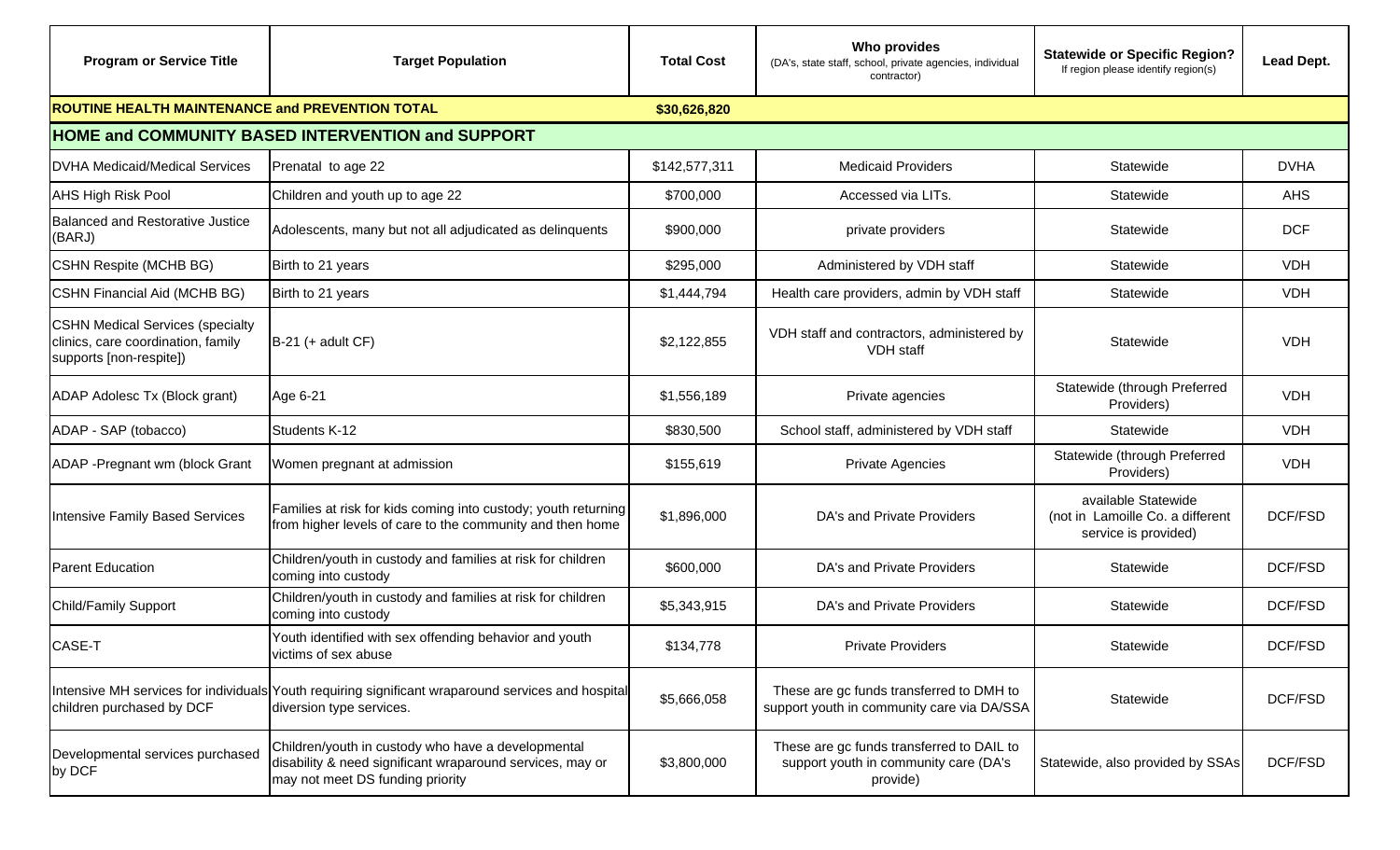| <b>Program or Service Title</b>                                                                         | <b>Target Population</b>                                                                         | <b>Total Cost</b> | Who provides<br>(DA's, state staff, school, private agencies, individual<br>contractor)                                       | <b>Statewide or Specific Region?</b><br>If region please identify region(s) | Lead Dept.                |
|---------------------------------------------------------------------------------------------------------|--------------------------------------------------------------------------------------------------|-------------------|-------------------------------------------------------------------------------------------------------------------------------|-----------------------------------------------------------------------------|---------------------------|
| Vermont Coliation of Runaway and<br>Homeless Youth Programs                                             | Youth 16 + Runaways/homeless/crisis and family counseling<br>and stabilzations                   | \$2,136,343       | Youth Service Bureaus/DA's                                                                                                    | Statewide                                                                   | <b>DCF/FSD AND</b><br>CDD |
| Post-adopt supports                                                                                     | Families who have adopted special needs children from<br>DCF foster care.                        | \$500,000         | Private providers medically necessary<br>services typically provided out of state by<br>provider not eligible for VT medicaid | Statewide                                                                   | DCF/FSD                   |
| Specialized Child Care                                                                                  | Families with Children Birth to 13 years (16 years if child<br>with disability)                  | \$670,803         | Community Child Care Resource and Referral<br>Agencies, PCCs                                                                  | Statewide                                                                   | DCF/CDD                   |
| Child Care Special Accomodations                                                                        | Families with Children Birth through 12 years enrolled in a<br>regulated child care program      | \$260,000         | Regulated child care providers                                                                                                | Statewide                                                                   | DCF/CDD                   |
| Child Care Subsidy Eligibility -<br>Specialized Child Care (IV-E) (US<br>HHS - Child Care Bureau, CCDF) | Families with Children Birth to 13 years (16 years if child<br>with disability)                  | \$670,803         | Community Child Care Resource and Referral<br>Agencies                                                                        | Statewide                                                                   | DCF/CDD                   |
| Child Care Special Accomodations                                                                        | Families with Children Birth through 12 years enrolled in a<br>regulated child care program      | \$0               |                                                                                                                               | Statewide                                                                   | DCF/CDD                   |
| CIS- Maternal and Child Health and<br>Family Support (formerly HBKF)                                    | Prenatal, Postpartum, Chidlren Birth to Six and their<br>Families                                | \$2,644,689       | CIS Regional Teams and Home Health<br>Agencies and PCCs                                                                       | Statewide                                                                   | DCF/CDD                   |
| CIS - Early Intervention, Part C                                                                        | Children Birth to Six and their Families                                                         | \$4,156,556       | CIS Regional Teams and Early Intervention<br>Host Agencies and Specialized Provider<br>Agencies and Individuals               | Statewide                                                                   | DCF/CDD                   |
| <b>Lund Center</b>                                                                                      | Pregnant or Parenting Women with substance abuse issues                                          | \$374,400         | <b>Private Non Profit</b>                                                                                                     |                                                                             | DCF/FSD                   |
| CIS - Early Childhood and Family<br><b>Mental Health</b>                                                | Prenatal, Postpartum, Chidlren Birth to Six and their<br>Families                                | \$2,563,631       | CIS Regional Teams and PCCs and DA-<br><b>Mental Halth Agencies</b>                                                           | Statewide                                                                   | DCF/CDD                   |
| <b>Supervised Visitation Services</b>                                                                   | Young children and their parents/ families where DV is an<br>issue                               | \$750,000         | <b>Private Providers</b>                                                                                                      | Statewide                                                                   | DCF/FSD                   |
| <b>Family Preservation</b>                                                                              | Families, including adoptive parents, with children or youth<br>at risk of entering DCF custody. | \$350,000         |                                                                                                                               | Statewide                                                                   | DCF/FSD                   |
| <b>JOBS</b>                                                                                             | 16 - 22 with SED                                                                                 | \$1,222,739       | DAs except in Lamoille, private non-rpofit                                                                                    | Statewide except Lamoille                                                   | DAIL/VR                   |
| <b>Bridges</b>                                                                                          | Children 0-22 with developmental disabilities                                                    | \$791,967         | <b>DS Designated Agencies</b>                                                                                                 | Statewide                                                                   | DAIL/DS                   |
| Flex Family Funding                                                                                     | Families of children with DD living at home                                                      | \$1,103,749       | <b>DS Designated Agencies</b>                                                                                                 | Statewide                                                                   | DAIL/DS                   |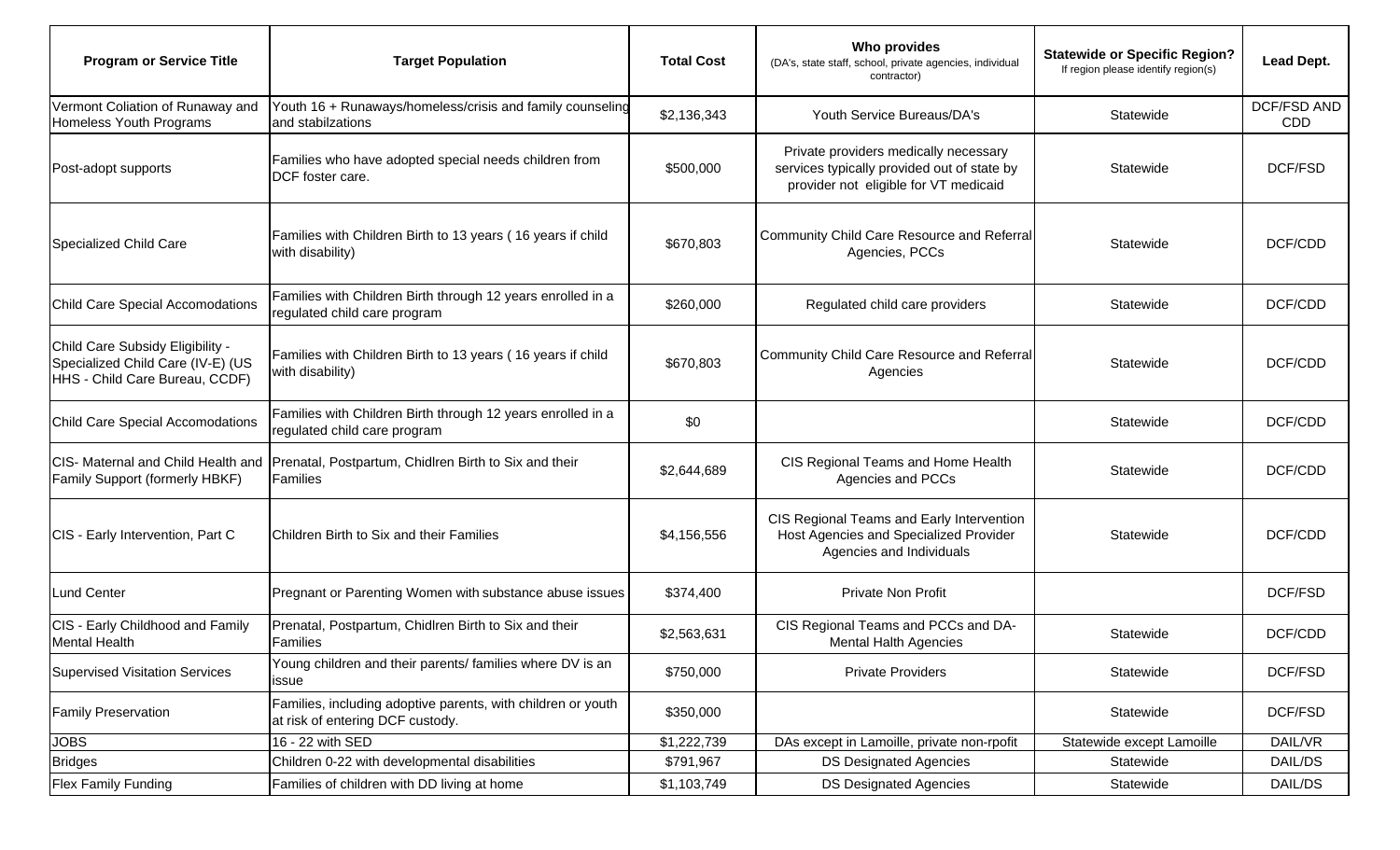| <b>Program or Service Title</b>                             | <b>Target Population</b>                         | <b>Total Cost</b> | Who provides<br>(DA's, state staff, school, private agencies, individual<br>contractor) | <b>Statewide or Specific Region?</b><br>If region please identify region(s) | Lead Dept. |
|-------------------------------------------------------------|--------------------------------------------------|-------------------|-----------------------------------------------------------------------------------------|-----------------------------------------------------------------------------|------------|
| Developmental services home and<br>community based services | Individuals with Developmental Disabilities 0-22 | \$13,822,333      | DS Designated Agencies & Specialized<br>Services Agencies<br>& self-directed            | Statewide                                                                   | DAIL/DS    |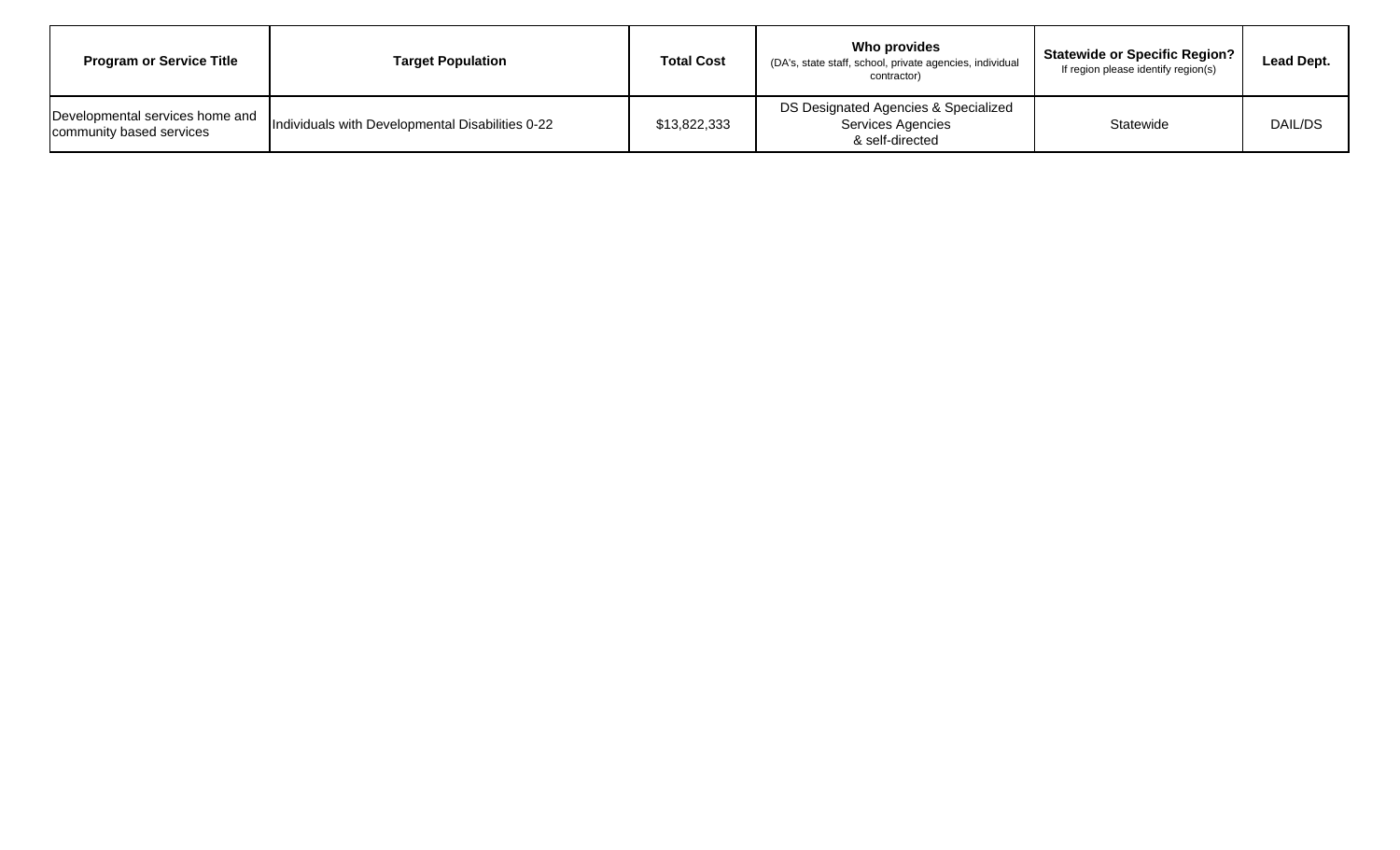| <b>Program or Service Title</b>                                         | <b>Target Population</b>                                               | <b>Total Cost</b> | Who provides<br>(DA's, state staff, school, private agencies, individual<br>contractor)                    | <b>Statewide or Specific Region?</b><br>If region please identify region(s)                                                                                              | Lead Dept.  |
|-------------------------------------------------------------------------|------------------------------------------------------------------------|-------------------|------------------------------------------------------------------------------------------------------------|--------------------------------------------------------------------------------------------------------------------------------------------------------------------------|-------------|
| Developmental Services- clinic                                          | Individuals with DD                                                    | \$0               | <b>DS Desinated Agencies</b>                                                                               | Statewide                                                                                                                                                                | DAIL/DS     |
| Developmental Services -<br><b>Therapeutic Case Management</b>          | Individuals with DD                                                    | \$0               | <b>DS Designated Agencies</b>                                                                              | Statewide                                                                                                                                                                | DAIL/DS     |
| <b>Children's Personal Care Services</b>                                | Children with disabilities who need personal care assistance           | \$20,570,833      | Mostly self-directed, a few DS and home<br>health agencies                                                 | Statewide                                                                                                                                                                | <b>VDH</b>  |
| Hi Tech Nursing                                                         | Individuals who are technology dependent                               | \$2,203,856       | Nursing Agencies, a few self-directed                                                                      | Statewide                                                                                                                                                                | <b>VDH</b>  |
| Traumatic Brain Injury                                                  | Individuals with TBI age 16 +                                          | \$329,814         | Nursing Agencies, private TBI agencies, MH<br>agencies, DS agencies                                        | Statewide                                                                                                                                                                | <b>DAIL</b> |
| Child/Family MH/XIX                                                     | All children and youth with a MH diagnosis served by<br>DA/SSA         | \$21,675,865      | DA's and SSA                                                                                               | Statewide                                                                                                                                                                | <b>DMH</b>  |
| <b>Special Services/Investments</b>                                     | All children and youth served by DA/SSA                                | \$42,000          | All listed above and any other provider or<br>service identified as beneficial to<br>child/adolescent's MH | Statewide                                                                                                                                                                | <b>DMH</b>  |
| Support for pregnant and parenting<br>teens (Learning Together Program) | Pregnant and/or parenting teens up to young adult<br>(age 24)          | \$934,481         | <b>PCCs</b>                                                                                                | Statewide                                                                                                                                                                | DCF/CDD     |
| School Based MH<br>(Success Beyond Six)                                 | School-aged children & youth with<br>social/emotional/behavioral needs | \$38,850,289      | Schools purchase behavioral and MH services<br>from DA's                                                   | Available Statewide through DA<br>system, not all schools purchase<br>available services. No Behavior<br>Intervention Program services<br>purchased in Bennington County | <b>DMH</b>  |
|                                                                         | <b>HOME and COMMUNITY BASED INTERVENTION and SUPPORT TOTAL</b>         | \$284,648,170     |                                                                                                            |                                                                                                                                                                          |             |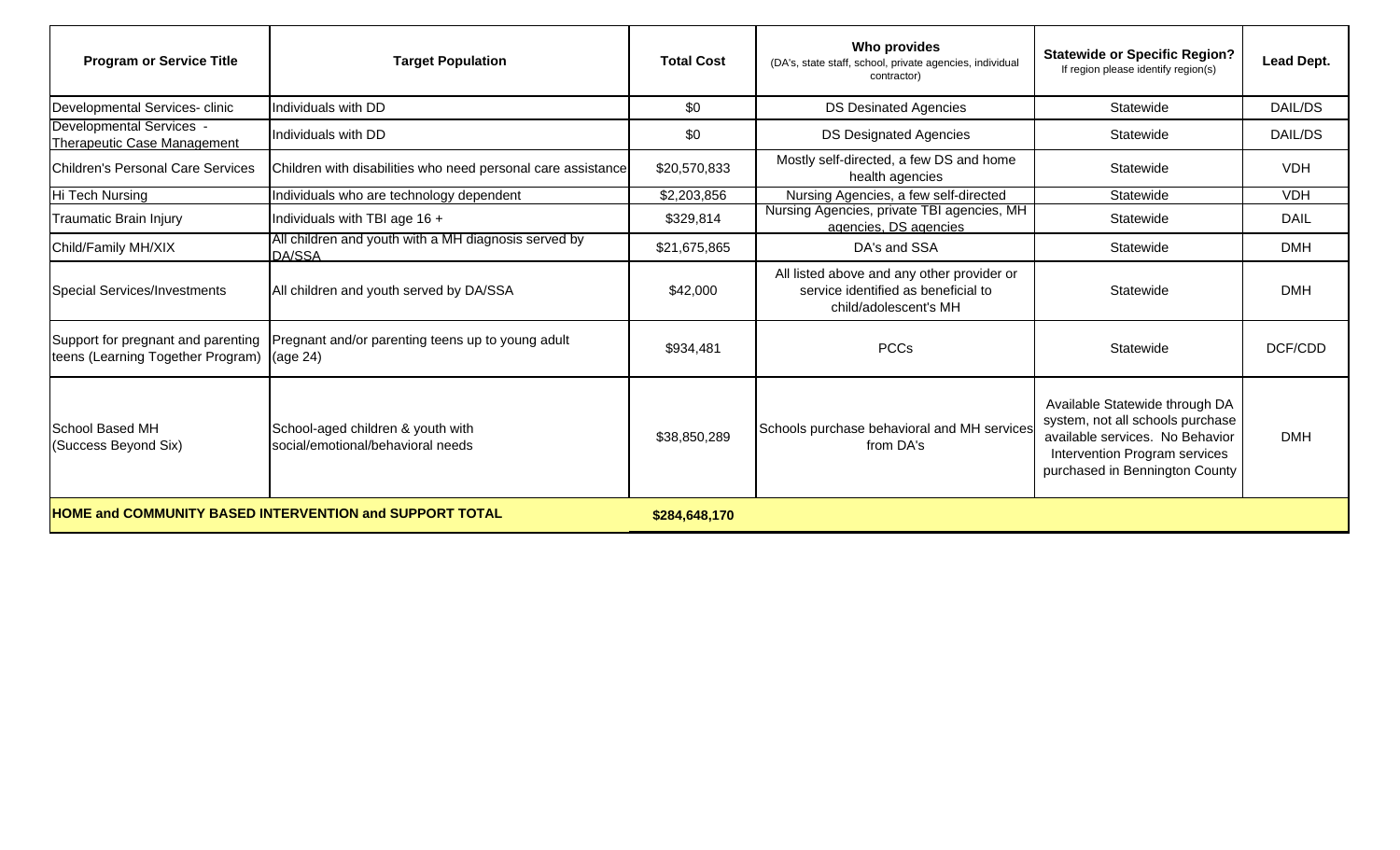| <b>Program or Service Title</b>                                                             | <b>Target Population</b>                                                  | <b>Total Cost</b> | <b>Who provides</b><br>(DA's, state staff, school, private agencies, individual<br>contractor)                                                                 | <b>Statewide or Specific Region?</b><br>If region please identify region(s)               | Lead Dept.  |
|---------------------------------------------------------------------------------------------|---------------------------------------------------------------------------|-------------------|----------------------------------------------------------------------------------------------------------------------------------------------------------------|-------------------------------------------------------------------------------------------|-------------|
| OUT OF HOME TREATMENT OR FOSTER CARE                                                        |                                                                           |                   |                                                                                                                                                                |                                                                                           |             |
| <b>DCF Residential Treatment</b>                                                            | Children and youth in DCF custody                                         | \$14,387,072      | 4.5 million includes some (?) MCO investment<br>for out of state residential who are NOT VT<br>Medicaid providers in and out of state<br>residential providers | Statewide (see tab of residential<br>programs and out of state)                           | DCF/FSD     |
| Foster Parent support including:<br>Respite/, mileage/expense<br>reimbursement/training etc | Foster adoptive parents and the children in their homes                   | \$550,000         | <b>Private Providers</b>                                                                                                                                       | Statewide                                                                                 | DCF/FSD     |
| <b>Foster Care</b>                                                                          | Children and youth in DCF custody                                         | \$5,000,000       | <b>Foster Parents</b>                                                                                                                                          | Statewide                                                                                 | DCF/FSD     |
| Intensive community based and out<br>of home treatment including<br>residential             | Children meeting intensive service criteria from 6-22                     | \$5,485,682       | PNMI: private agency Wraps:DA's/SSA and<br>occassionally they will subcontract to other<br>provider                                                            | PNMI: Statewide, DMH uses<br>specific residential treatment<br>programs. Wraps: Statewide | <b>DMH</b>  |
| <b>NFI Hospital Diversion Program</b>                                                       | Children ages 6-17                                                        |                   | <b>NFI</b>                                                                                                                                                     | Statewide                                                                                 | <b>DMH</b>  |
| Inpatient Hospitalization                                                                   | Children & youth ages 5-18                                                | \$33,617,329      | <b>Brattleboro Retreat</b>                                                                                                                                     | Statewide                                                                                 | <b>DVHA</b> |
| OUT OF HOME TREATMENT OR FOSTER CARE TOTAL                                                  |                                                                           | \$59,040,083      |                                                                                                                                                                |                                                                                           |             |
| <b>ADOPTION SUBSIDY</b>                                                                     |                                                                           |                   |                                                                                                                                                                |                                                                                           |             |
| Post adopt consortium                                                                       | Families who have adopted special needs children from<br>DCF foster care. | \$225,000         | <b>Private Providers</b>                                                                                                                                       | organzing the agencies that<br>provider services Statewide                                | DCF/FSD     |
| Adoption subsidy                                                                            | Families who have adopted special needs children from<br>DCF foster care. | \$14,500,000      | <b>Adoptive Parents</b>                                                                                                                                        | Statewide                                                                                 | DCF/FSD     |
| <b>ADOPTION SUBSIDY TOTAL</b>                                                               |                                                                           | \$14,725,000      |                                                                                                                                                                |                                                                                           |             |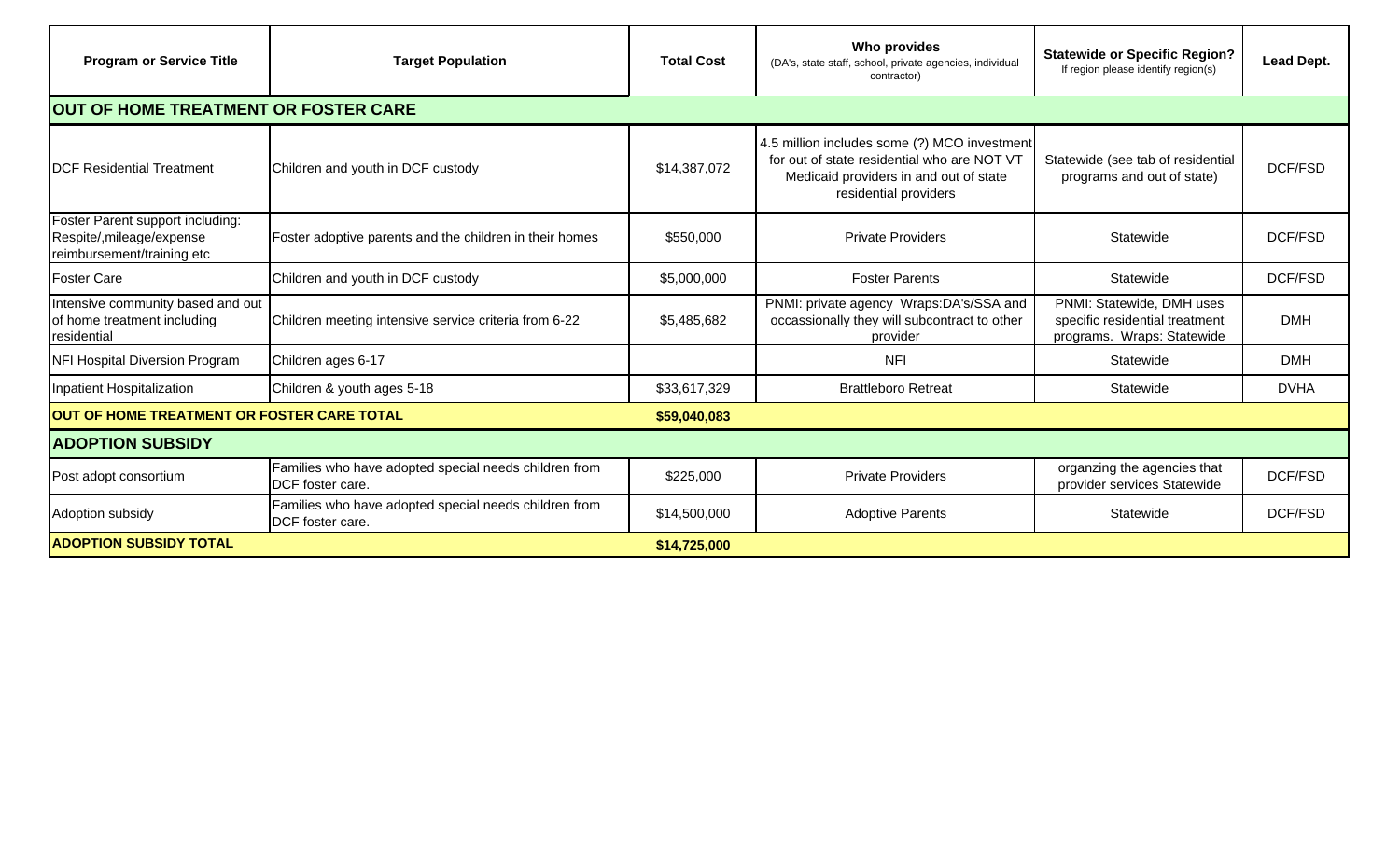| <b>Program or Service Title</b>                                             | <b>Target Population</b>                                       | <b>Total Cost</b>        | <b>Who provides</b><br>(DA's, state staff, school, private agencies, individual<br>contractor) | <b>Statewide or Specific Region?</b><br>If region please identify region(s) | Lead Dept. |
|-----------------------------------------------------------------------------|----------------------------------------------------------------|--------------------------|------------------------------------------------------------------------------------------------|-----------------------------------------------------------------------------|------------|
| <b>FINANCIAL SUPPORT</b>                                                    |                                                                |                          |                                                                                                |                                                                             |            |
| Child Care Financial Assistance 0<br>through 5 years                        | Families with Children Birth through 5 years                   | \$26,674,222             | <b>Regulated Child Care Programs</b>                                                           | Statewide                                                                   | DCF/CDD    |
| Child Care Financial Assistance 6<br>through 12 years                       | Families with Children 6 through 12 years                      | \$12,000,000             | <b>Regulated Child Care Programs</b>                                                           | Statewide                                                                   | DCF/CDD    |
| Child Care Financial Assistance 6<br>through 12 years                       | Families with Children 60through 12 years                      | \$38,223,619             | <b>Regulated Child Care Programs</b>                                                           | Statewide                                                                   | DCF/CDD    |
| <b>FINANCIAL SUPPORT TOTAL</b>                                              |                                                                | \$76,897,841             |                                                                                                |                                                                             |            |
| <b>PROFESSIONAL DEVELOPMENT</b>                                             |                                                                |                          |                                                                                                |                                                                             |            |
| <b>Training Partnership</b>                                                 | FS staff/foster parents/community providers/MSW students       | \$1,800,000              | <b>Provides Training</b>                                                                       | Statewide                                                                   | DCF/FSD    |
| <b>PROFESSIONAL DEVELOPMENT TOTAL</b>                                       |                                                                | \$1,800,000              |                                                                                                |                                                                             |            |
| <b>INCARCERATION/SECURE TREATMENT</b>                                       |                                                                |                          |                                                                                                |                                                                             |            |
| <b>DOC 16-22</b>                                                            |                                                                | \$0                      |                                                                                                | Statewide                                                                   | <b>DOC</b> |
| Woodside 14-18                                                              |                                                                | \$4,113,242              |                                                                                                | Statewide                                                                   | DCF/FSD    |
| <b>INCARCERATION/SECURE TREATMENT TOTAL</b>                                 |                                                                | \$4,113,242              |                                                                                                |                                                                             |            |
|                                                                             | <b>TREATMENT PROGRAMS FOR FAMILIES INVOVLED WITH DOC</b>       |                          |                                                                                                |                                                                             |            |
| Kids-A-Part Parenting Program<br>(LUND Family Center)                       | Incarcerated mothers, their children and their caregivers      | 109,500<br>$\frac{1}{2}$ | Private Provider (VT Children's Aid Society<br>(Now LUND)                                      | <b>Women's Facility</b>                                                     | <b>DOC</b> |
| Nurturing Fathers and Circle of<br><b>Support Parenting Support Circles</b> | Incarcerated mothers and fathers                               | 60,000<br>\$             | Private Provider - Prevent Child Abuse<br>Vermont (PCAV)                                       | NSCF, NERCF, CRCR, NWSCF,<br>MVRCF, NWSCF and SESCF                         | <b>DOC</b> |
|                                                                             | <b>TREATMENT PROGRAMS FOR FAMILIES INVOLVED WITH DOC TOTAL</b> | \$169,500                |                                                                                                |                                                                             |            |
| <b>GRAND Total</b>                                                          |                                                                | \$472,020,656            |                                                                                                |                                                                             |            |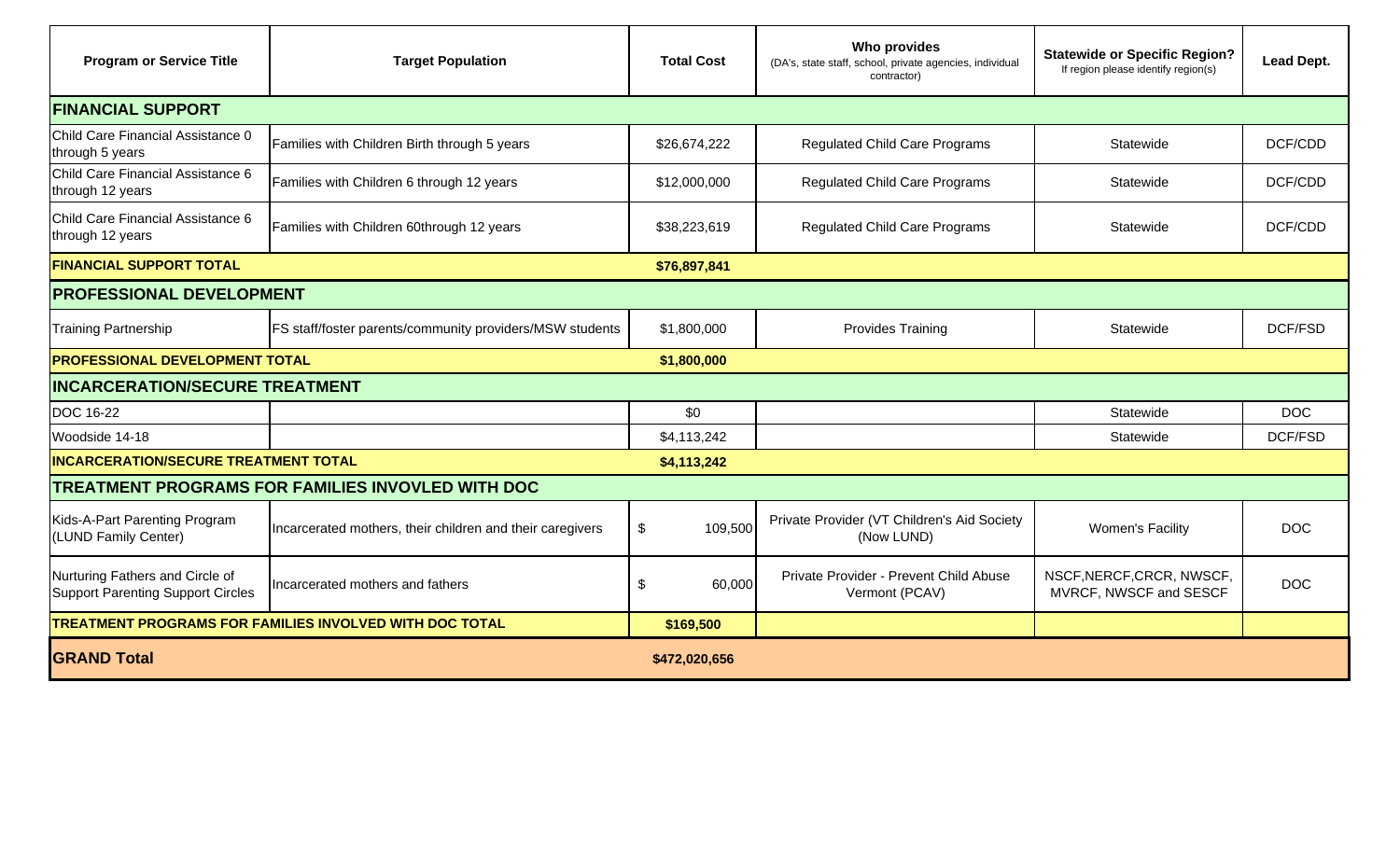| <b>EDUCATION</b>                                 |                                                                                                                                                                                                                                                                                                                            |
|--------------------------------------------------|----------------------------------------------------------------------------------------------------------------------------------------------------------------------------------------------------------------------------------------------------------------------------------------------------------------------------|
|                                                  | The Department of Education provides serveral programs that are coordinated with services provided by AHS.                                                                                                                                                                                                                 |
| Program                                          | <b>Description</b>                                                                                                                                                                                                                                                                                                         |
| Early Essential Education (3-6 yo)               | Preschool special education w/ id developmental delays and/or disabilities. Fed.I & state funds distributed to school districts and Supevisory Unions                                                                                                                                                                      |
| <b>Ealry Education Initiative</b>                | Prepares at-risk preschool children for success in kindergarten and beyond. EEI serves children in school based and community-based programs who are<br>ineligible for or inadequately served by existing early childhood education programs. Continuation grants of \$30,000; no new funds.                               |
| Even Start                                       | Integrates adult, parenting and early childhood education into a comprehensive family literacy program to break the intergenerational cycle of poverty and<br>low literacy. Even Start programs offer educational services primarily children from birth - age 7 and their parents. Fed. funds through competitive grants. |
| <b>Early Head Start</b>                          | Comprehensive family support, child development and health services for eligible pregnant women and children from birth to age three and their families,<br>making 3 of the 7 Head Start programs prenatal to school age services                                                                                          |
| <b>Head Start</b>                                | Comprehensive health and early education services for eligible families. Services include health, mental health, nutrition, early education, and parent<br>education, 7 programs cover the state.                                                                                                                          |
| Special Ed Part B (school age)                   | <b>Medicaid Reimbursed SPED services</b>                                                                                                                                                                                                                                                                                   |
| Post Secondary Case Management - Kids in Custody | DCF Youth who choose to continue FC after 18th birthday                                                                                                                                                                                                                                                                    |
| <b>EDUCATION TOTAL</b>                           | \$74,996,350                                                                                                                                                                                                                                                                                                               |

|                                            | In addition to the services AHS funds via contracts and grants there are several state positions that support children, youth and families in their home and community |
|--------------------------------------------|------------------------------------------------------------------------------------------------------------------------------------------------------------------------|
| <b>PROGRAM</b>                             | <b>Description</b>                                                                                                                                                     |
| Child Abuse Intake                         | Child Abuse hotline is available 24/7 to speak to mandateed and non-mandated reporters who wish to report suspected child abuse or neglect.                            |
|                                            | Supervisors screen intakes, and if indicated, assign to DCF-FSD district offices for investigation or assessment.                                                      |
| Child Safety Interventions                 | See above. DCF-FSD social workers conduct investigations or assessments based on reports of allegations that a child is being abused or neglected, or                  |
|                                            | is in need of care and supervision.                                                                                                                                    |
| <b>Child Protective Services</b>           | Folllowing a child safety intervention, DCF-FSD social workers provide ongoing social work services to families assessed as high or very high risk, based              |
|                                            | on reducing risk and augmenting protective factors.                                                                                                                    |
| Services to Children in DCF Custody        | Social workers provide social work services to children in DCF care and their families, with a focus on safety, permanency and wellbeing.                              |
| Supervision of Youth on Juvenile Probation | DCF-FSD social workers supervise youth on probation, focusing on successful completion of the terms of juvenile probation and on reducing risk factors.                |
| <b>CSHN</b> social workers and nurses      | Case management and nurse support for children with special health needs                                                                                               |
| IMaternal & Child Health Coord.            | MCH population health assessment, assurance and policy development in their communities. They provide direct service to high risk pregnant women                       |
|                                            | assure availability and delivery of key pregnancy and postpartum education and support                                                                                 |
| <b>Blueprint Health Teams</b>              | Healthcare services in the community and connected to primary providers                                                                                                |
| Community Health Teams                     | Healthcare management for chronic diseases                                                                                                                             |
| <b>GRANTS</b>                              |                                                                                                                                                                        |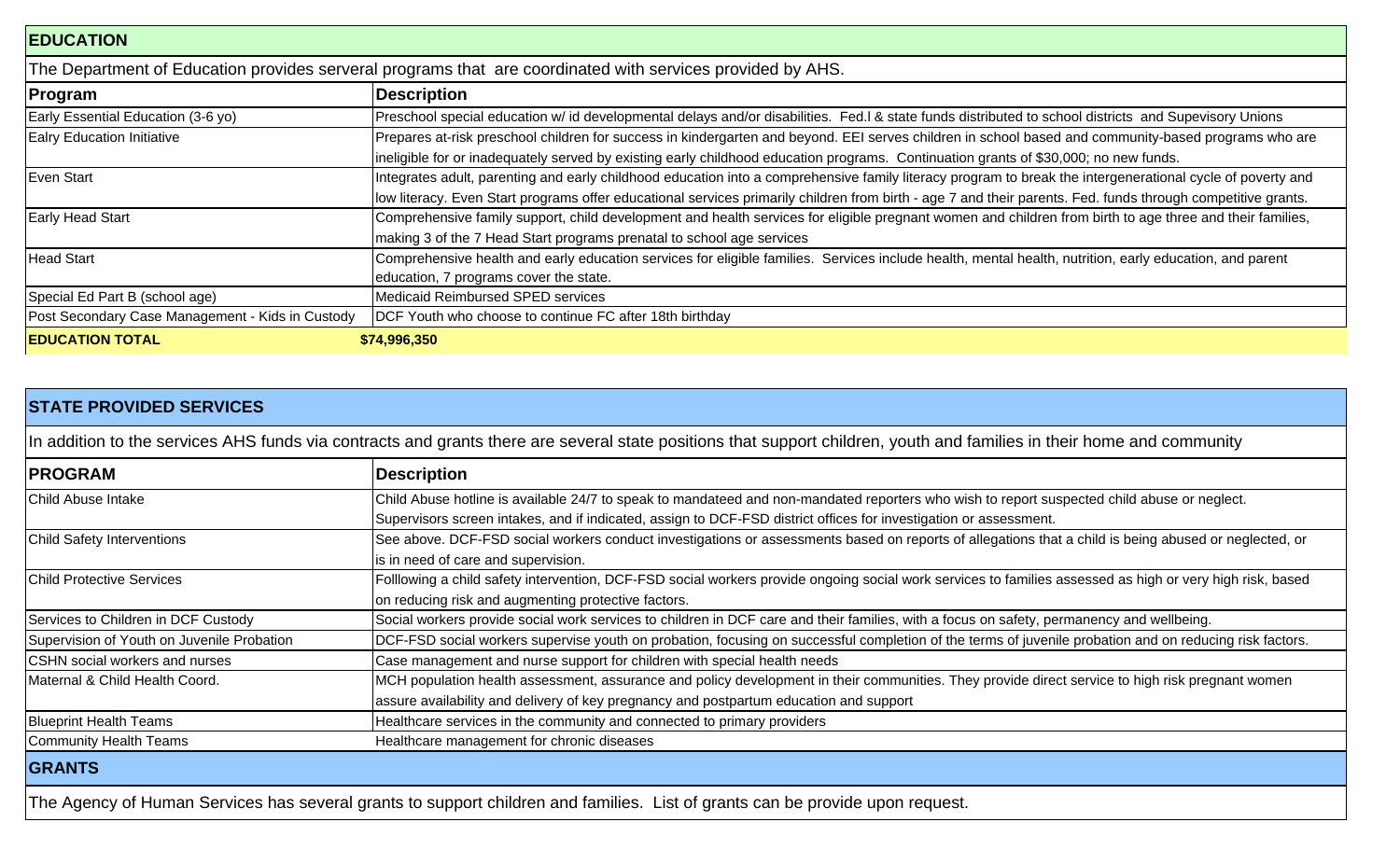| Name of Facility                               | Location           | Licensed<br>Capacity | Gender           | Age<br>Range | <b>DCF</b><br>Contract | Accred./<br>License |
|------------------------------------------------|--------------------|----------------------|------------------|--------------|------------------------|---------------------|
| <b>Bennington School</b>                       | Bennington         | 75                   | M&F              | 9 up to 22   | 45                     | CARF                |
| Bennington School (Vail House)                 | Bennington         | 4                    | Female           | 13 up to 18  | 4                      | <b>CARF</b>         |
| Brattleboro Retreat ATP (Osgood)               | <b>Brattleboro</b> | 14                   | M&F              | 13 up to 18  | 8                      | <b>JCAHO</b>        |
| Brattleboro Retreat ATP (Linden)               | <b>Brattleboro</b> | 5                    | M&F              | 13 up to 18  | 4                      | <b>JCAHO</b>        |
| Brattleboro Retreat (Abigail Rockwell)         | <b>Brattleboro</b> | 8                    | <b>M&amp;F</b>   | 6 up to 14   | 4                      | <b>JCAHO</b>        |
| Brookhaven Home for Boys                       | Chelsea            | 8                    | Male             | 6 up to 14   | 8                      |                     |
| Camp E-Wen-Akee                                | Benson             | 20                   | Male             | 12 up to 18  | 20                     | COA                 |
| <b>Community House</b>                         | <b>Brattleboro</b> | 8                    | <b>M&amp;F</b>   | 6 up to 13   | 7                      |                     |
| Eagle Eye Farm (Job's Mountain Academy)        | West Burke         | 3                    | <b>M &amp; F</b> | 13 up to 22  | 0                      | DAIL                |
| Easter Seals "Step Up"                         | Rutland            | 8                    | Female           | 15 up to 22  | 0                      |                     |
| The Fold, Inc.                                 | Lyndonville        | 25                   | M&F              | 13 up to 18  | None                   |                     |
| HowardCenter, CYFS                             | <b>Burlington</b>  | 18                   | M & F            | 6 up to 14   | 11                     | CARF                |
| HowardCenter, CYFS aka Park Street             | Rutland            | 10                   | Male             | 12 up to 18  | 10                     | <b>CARF</b>         |
| Lund Family Center                             | So. Burlington     | 24 & babies          | Female           | no limit     | 3                      |                     |
| New England Kurn Hattin Homes                  | Westminster        | 107                  | M&F              | 6 up to 15   | 0                      |                     |
| N.F.I. (Allenbrook Homes for Youth)            | So. Burlington     | 8                    | <b>M&amp;F</b>   | 12 up to 18  | 8                      |                     |
| N.F.I. (Group Home)                            | Burlington         | 6                    | M & F            | 13 up to 18  | 5                      |                     |
| N.F.I. (Hospital Diversion Program)            | So. Burlington     | 6                    | <b>M&amp;F</b>   | 10 up to 18  | 0                      |                     |
| N.F.I. (Shelburne House) "staffed" foster home | Williston          | 3                    | Male             | 13 up to 18  | 0                      |                     |
| <b>Onion River Crossroads</b>                  | Montpelier         | 8                    | Female           | 12 up to 20  | 8                      |                     |
| Seall, Inc. "204 Depot Street" (204 and 210)   | Bennington         | 8                    | Male             | 13 up to 18  | 8                      |                     |
| Spectrum "CoOp"                                | <b>Burlington</b>  | 6                    | Male             | 16 up to 19  | 6                      |                     |
| <b>True North Wilderness</b>                   | Waitsfield         | 24                   | M&F              | 14 up to 22  | None                   | <b>NATS</b>         |
| Valley Vista (Adolescent Program)              | <b>Bradford</b>    | 15                   | M & F            | 13 up to 18  | $\pmb{0}$              | ADAP                |
| <b>VCDHH (Austine School)</b>                  | <b>Brattleboro</b> | 50                   | M&F              | 3 up to 22   | $\pmb{0}$              |                     |
| VCDHH (William Center - Behavioral Program)    | <b>Brattleboro</b> | 12                   | M&F              | 8 up to 22   | 1                      |                     |
| VCDHH (William Center - Autism Program)        | Brattleboro        | 8                    | M&F              | 8 up to 22   | 0                      |                     |
| <b>WCYS-Mountainside House</b>                 | Ludlow             | 9                    | Male             | 13 up to 22  | 6                      |                     |
| WCYS-House at Twenty Mile Stream               | Proctorsville      | $\overline{7}$       | Female           | 13 up to 22  | 6                      |                     |
| Woodside Rehabilitation Center                 | Colchester         | $30\,$               | M&F              | 10 up to 18  | 30                     | CARF                |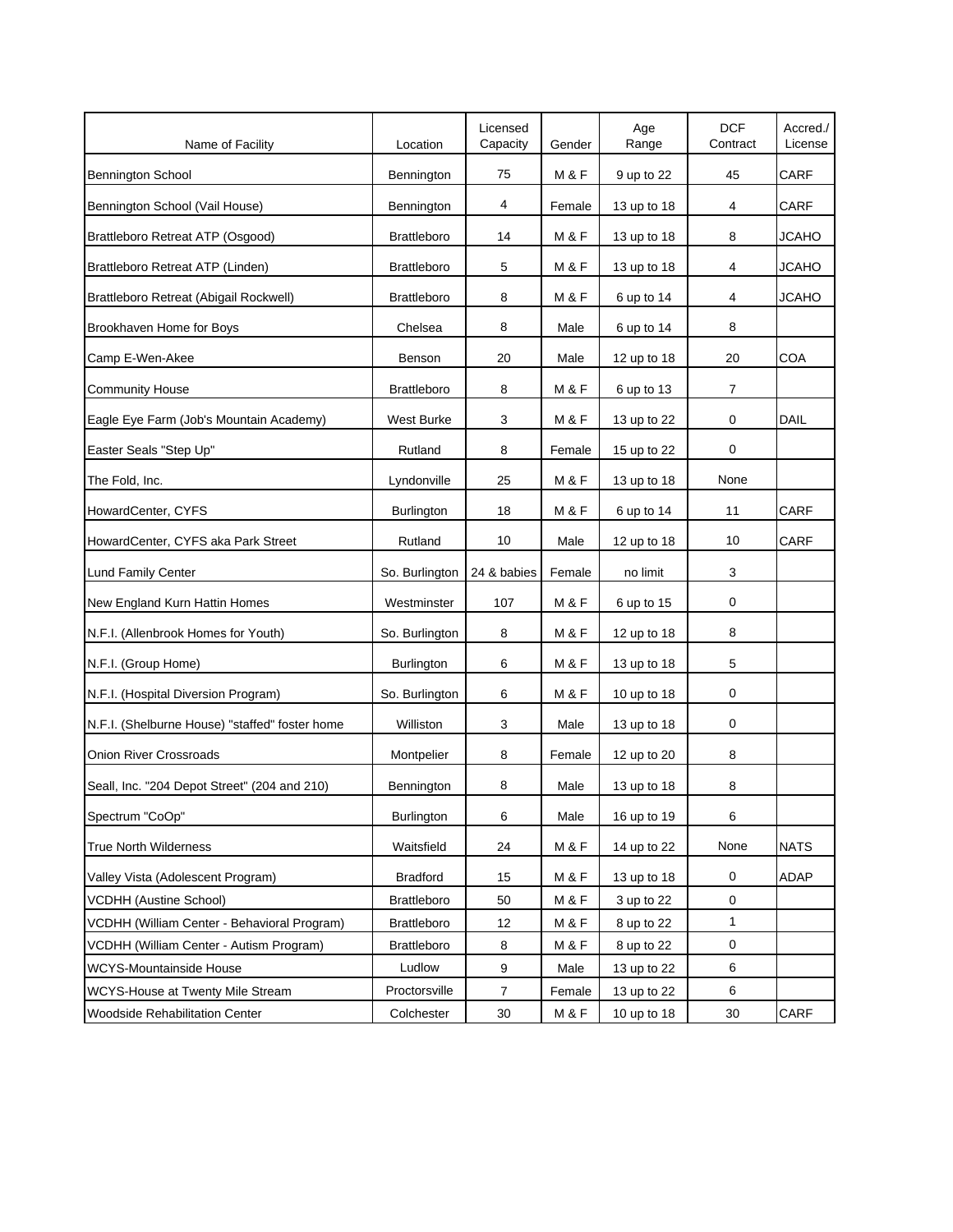| <b>CONTRACTOR</b>                                                  | <b>ADDRESS</b>                                                | <b>CONTRACT#</b> |
|--------------------------------------------------------------------|---------------------------------------------------------------|------------------|
| A New Leaf, Inc.                                                   | 868 East University Drive<br>Mesa, Arizona 85203-8033         | 20163            |
| <b>Youth Opportunites Upheld</b><br>(Cottage Hill Academy)         | 81 Plantation Street<br>Worcester, Massachusetts 01604        | 18936            |
| Devereux Foundation (CT)<br>(Glenholme School)                     | 81 Sabbaday Lane<br>Washington, Conneticut 06793-1318         | 19200            |
| Devereux Foundation (MA)                                           | 60 Miles Road - PO Box 219<br>Rutland, Massachusetts 01543    | 17384            |
| Devereux Foundation (FL)                                           | 5850 T. G. Lee Blvd - Suite 400<br>Orlando, Florida 32822     | 15366            |
| Eagleton School                                                    | 446 Monterey Road<br>Great Barrington, Massachusetts 01230    | 15776            |
| <b>Eckerd Youth Alternatives</b><br>(Camp E-Toh-Anee) *No Renewal* | <b>100 North Starcrest Drive</b><br>Clearwater, Florida 33758 | 14028            |
| <b>Fall River Deaconess Home</b>                                   | PO Box 2118<br>Fall River, Massachusetts 02722                | 18642            |
| Hannah House                                                       | <b>PO Box 591</b><br>Lebanon, New Hampshire 03766             | 18184            |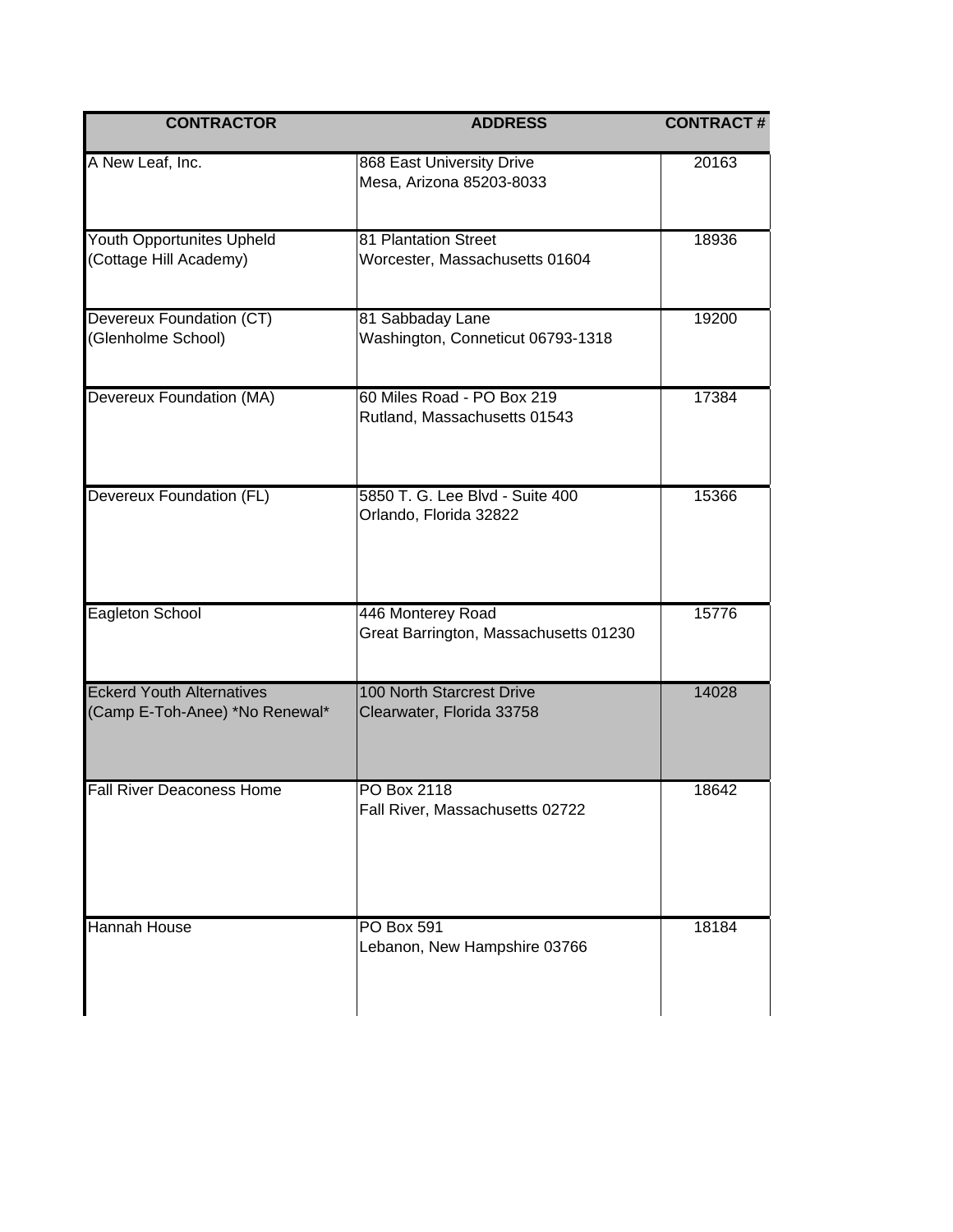| Hillcrest Educational Center, Inc.                | PO Box 4669<br>Pittsfield, Massachusetts 01202              | 17257 |
|---------------------------------------------------|-------------------------------------------------------------|-------|
| <b>NFI North</b><br>(Davenport School) *RENEWAL?* |                                                             |       |
| Pike School<br>(Becket)                           | <b>PO Box 101</b><br>Haverhill, New Hampshire 03765         | 17954 |
| Pine Haven Boys Center                            | 133 Riger Road - PO Box 162<br>Suncock, New Hampshire 03275 | 19440 |
| <b>Stetson School</b>                             | 455 South Street<br>Barre, Massachusetts 01005              | 17505 |
| <b>Stevens Children's Home</b>                    | 24 Main Street<br>Swansea, Massachusetts 01777              | 17311 |
| The Pines Treatment Center                        | 825 Crawford Parkway<br>Portsmouth, Virginia 23704          | 18317 |
| <b>Whitney Academy</b>                            | <b>PO Box 619</b><br>Freetown, Massachusetts 02717          | 17312 |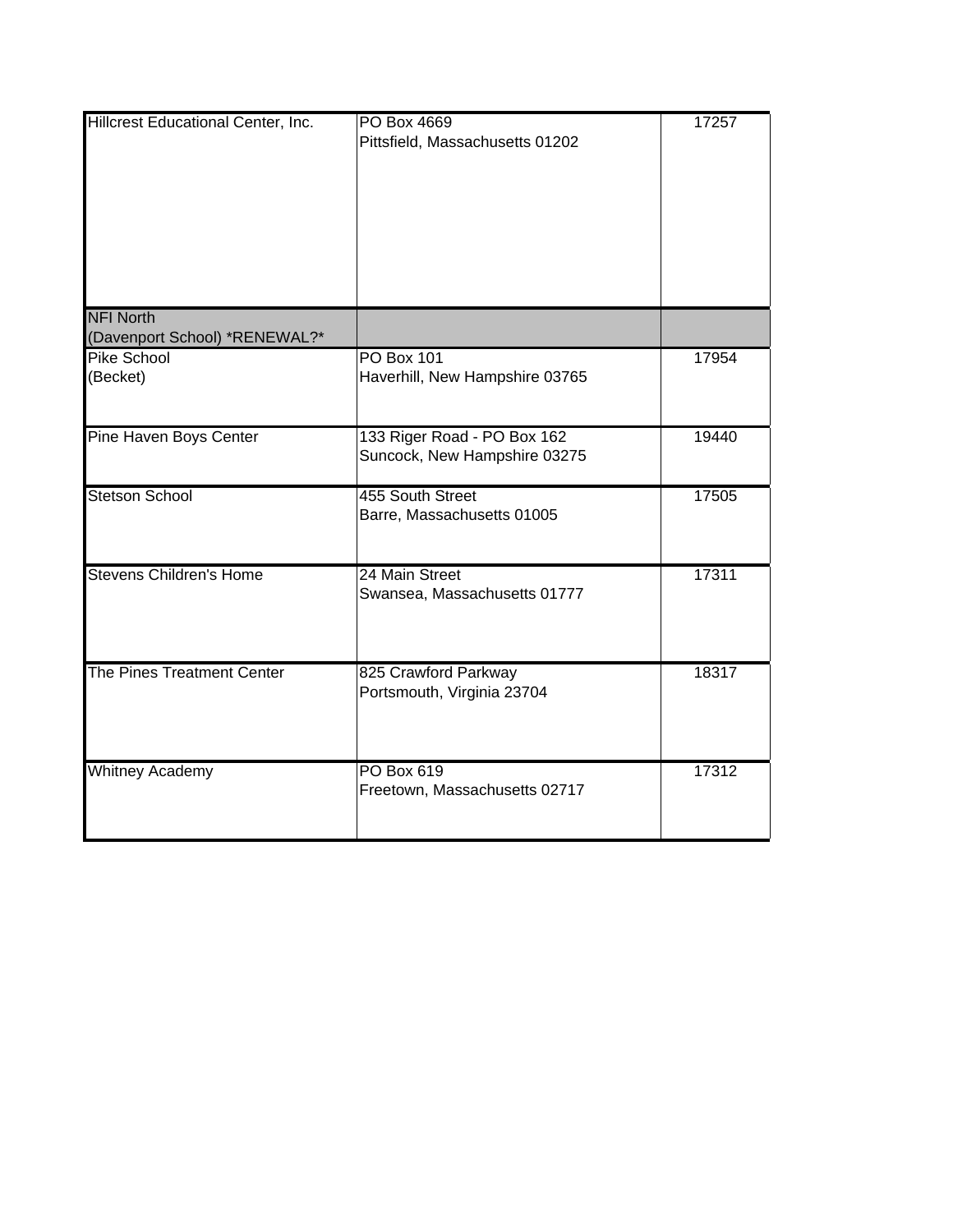| <b>EXPIRATION</b><br><b>DATE</b> | <b>CONTRACT</b><br><b>CAP</b> | <b>DAILY</b><br><b>RATE</b> | <b>CURRENT</b><br><b>CAPACITY</b> | <b>GENDER</b><br><b>SERVED</b> | AGE(S)<br><b>SERVED</b> |
|----------------------------------|-------------------------------|-----------------------------|-----------------------------------|--------------------------------|-------------------------|
| 6/30/2012                        | \$127,880.64                  | \$354.24                    | 1                                 | Μ                              | $12 - 17$               |
| 12/31/2011                       | \$251,191.80                  | \$231.30                    | $\overline{3}$                    | F                              | $12 - 18$               |
| 6/30/2012                        | \$97,400.16                   | \$201.24                    | $\overline{1}$                    | M/F                            | $9 - 18$                |
| 6/30/2012                        | \$487,372.32                  | \$222.24                    | $\overline{3}$                    | M/F                            |                         |
| 6/30/2012                        | \$472,691.04                  | \$237.24                    | $\overline{2}$                    | M/F                            | $4 - 17$                |
| 9/30/2011                        | \$560,085.20                  | \$192.50                    | $\overline{4}$                    | M                              |                         |
| 10/31/2011                       | \$329,825.00                  | \$158.98                    | $\overline{2}$                    |                                | $11 - 18$               |
| 12/31/2011                       | \$219,065.70                  |                             | $\overline{3}$                    | F                              |                         |
| 9/30/2011                        | \$148,496.60                  | \$203.42                    | $\overline{2}$                    | F                              |                         |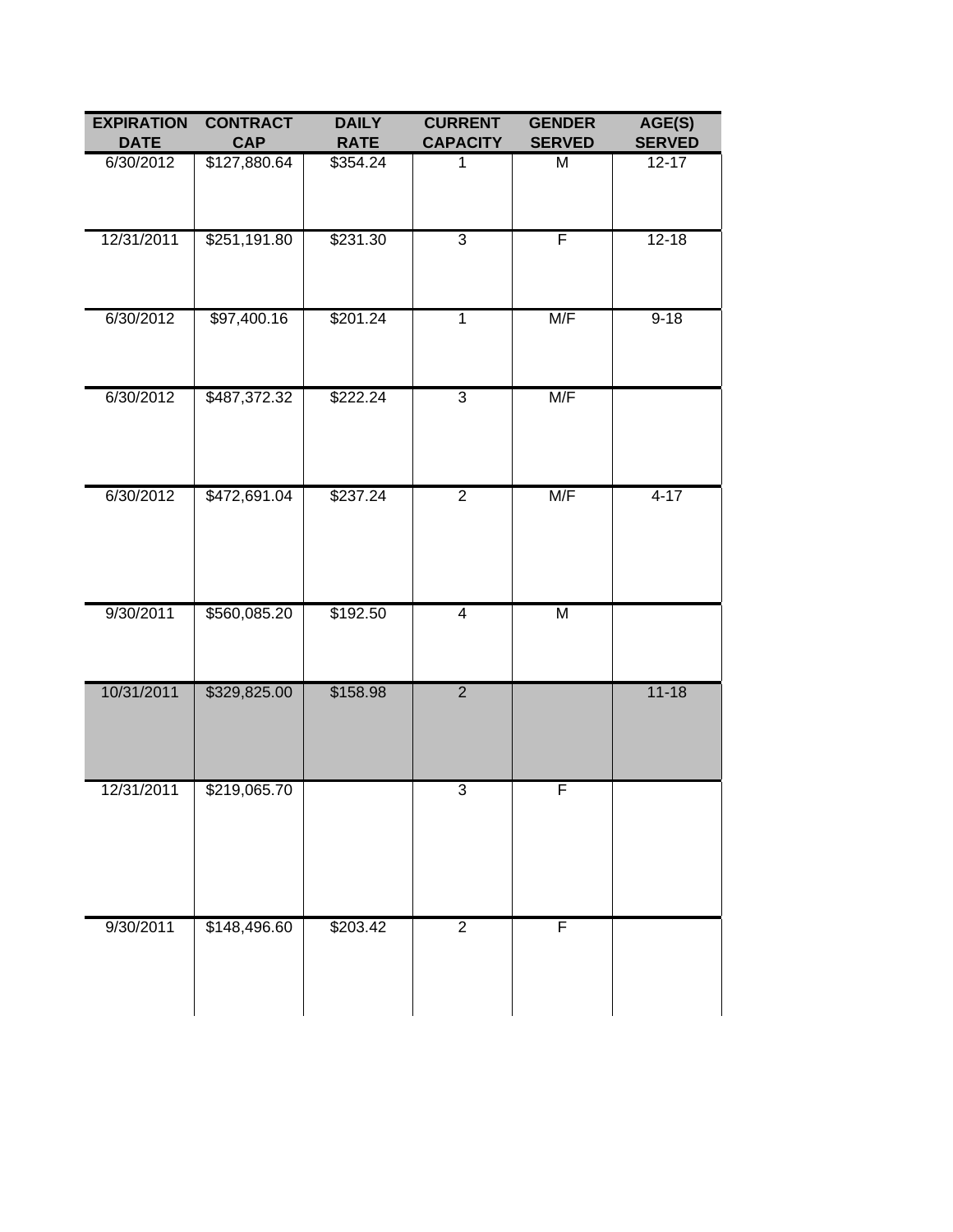| 6/30/2012  | \$1,671,579.78 | Brookside:<br>\$408.70<br>High Point:<br>\$254.72 | Brookside:<br>4<br>High Point:<br>3          | $\overline{\mathsf{M}}$ |           |
|------------|----------------|---------------------------------------------------|----------------------------------------------|-------------------------|-----------|
|            |                |                                                   |                                              |                         |           |
| 9/30/2012  | \$1,146,052.50 | \$186.65                                          | $\overline{10}$                              | M/F                     |           |
| 6/30/2012  | \$66,286.26    | \$181.11                                          | $\overline{1}$                               | $\overline{\mathsf{M}}$ | $6 - 14$  |
| 10/31/2011 | \$348,909.92   | Regular:<br>\$226.52<br>Enhanced:<br>\$241.76     | Regular:<br>$\overline{4}$<br>Enhanced:<br>1 | $\overline{\mathsf{M}}$ |           |
| 6/30/2012  | \$76,463.75    | \$228.25                                          | $\overline{1}$                               | $\overline{\mathsf{M}}$ | $12 - 17$ |
| 6/30/2012  | \$257,776.31   | \$397.19                                          | $\overline{1}$                               |                         |           |
| 6/30/2012  | \$463,342.28   | \$319.54                                          | $\overline{2}$                               | M                       | $10-12$   |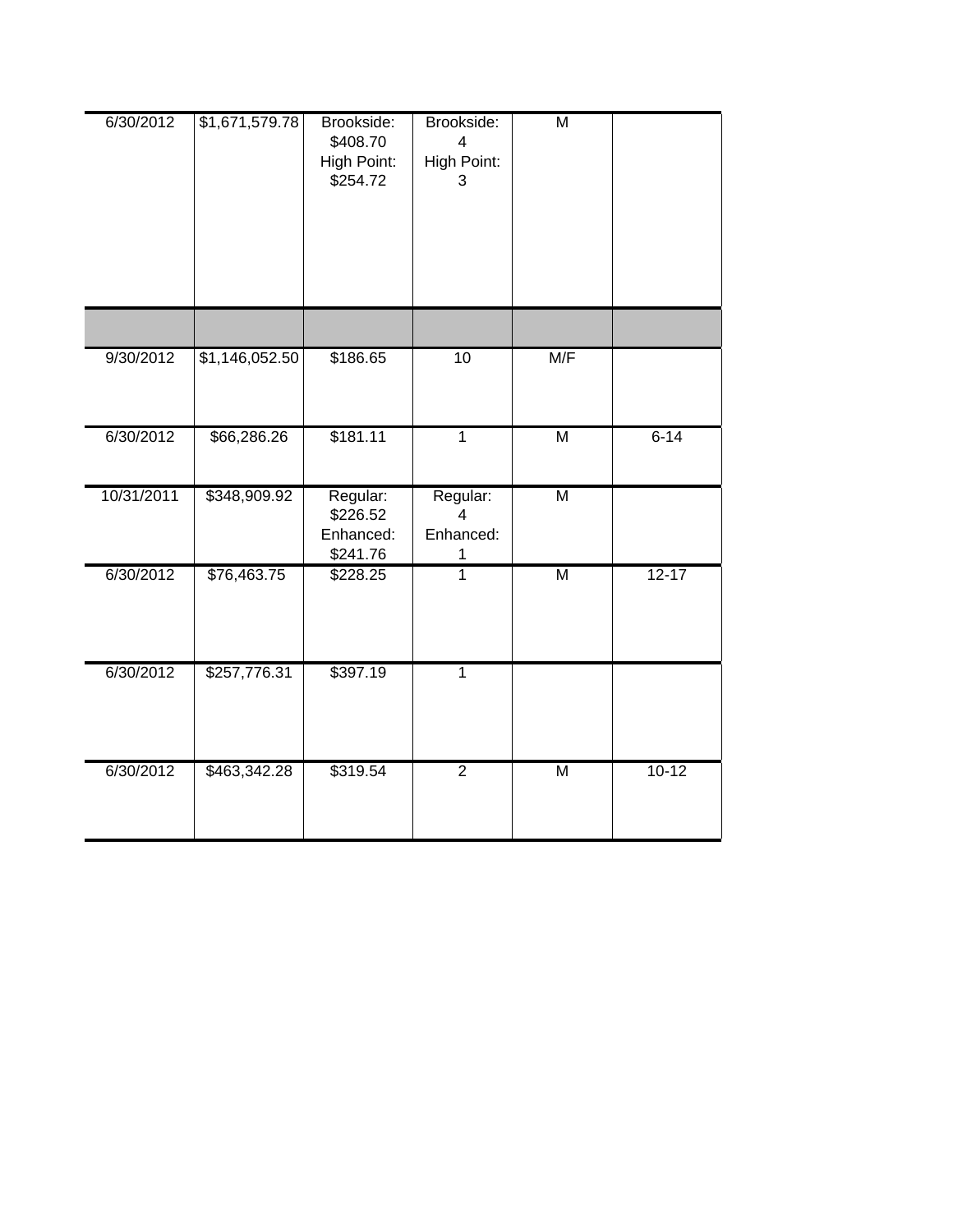| <b>PROGRAM SUMMARY</b>                                                                                                                                                                                                                                                                                                            | <b>CONTACT PERSON</b>  | <b>PHONE</b> |
|-----------------------------------------------------------------------------------------------------------------------------------------------------------------------------------------------------------------------------------------------------------------------------------------------------------------------------------|------------------------|--------------|
| Level 1 residential treatment to address sexual acting<br>out behaviors as wells as the negative core belief<br>systems and other associatedsymptomatic behaviors<br>that result from these dysfunctional beliefes.                                                                                                               | <b>Beth Noble</b>      | 480-477-4039 |
| Several residential services and care levels that are<br>designed to meet the individual needs of their clients<br>which includes behavioral, academic, clinical,<br>psychiatric and medical services.                                                                                                                            | Paula Aiello           | 508-849-5600 |
| Specialized boarding school that provides a therapeutic<br>program and exceptional learning environment to<br>address varying levels of academic, social and<br>emotional development.                                                                                                                                            | <b>Julie Smallwood</b> | 860-868-7377 |
| Quality treatment for special emotional and behavioral<br>needs by offering children, adolescents and their<br>families, highly individualized, strength-base treatment<br>within a supportive, milti-disciplinary continuum of care.                                                                                             | Judith Reynolds        | 610-542-3079 |
| Services for children/adolescents with various diagnosis<br>such as affective disorders, psychosis, history of abuse<br>and neglect, emotional and psychiatric difficulties.<br>Designed for children who have been unsuccessful in a<br>less restrictive residential setting.                                                    | <b>Steven Murphy</b>   | 407-362-9210 |
| Psycho-educational treatment center - treats males with Lori Ann Kueblbeck<br>difficult behavioral/emotional problems, emotional<br>disturbances, sexual abuse issues and learning<br>disabilities.                                                                                                                               |                        | 413-528-4385 |
| Abused, neglected, CHINS or delinquent youth who<br>have failed to complete programs in less restrictive<br>community settings, have experienced family conflict<br>and have special academic needs such as learning<br>disabilities.                                                                                             | <b>Patsy Stills</b>    | 727-461-2990 |
| Unique treatment facility serving adolescent girls who<br>were treated with success using traditional modalities.<br>Provides firm, consisten behavioral approach combined<br>with social services, special education, individual<br>tutoring, testing, a work experience program and<br>individual, group and family counseling. | Caroline Reed          | 508-674-4847 |
| Serves teenage mothers of infants and toddlers who are Randy Walker<br>in need of training in parenthood. Supports and<br>educates the teens through pregnancy and provides<br>residential, vocational and educational services for<br>mothers and up to 2 children through age 2.                                                |                        | 603-448-5339 |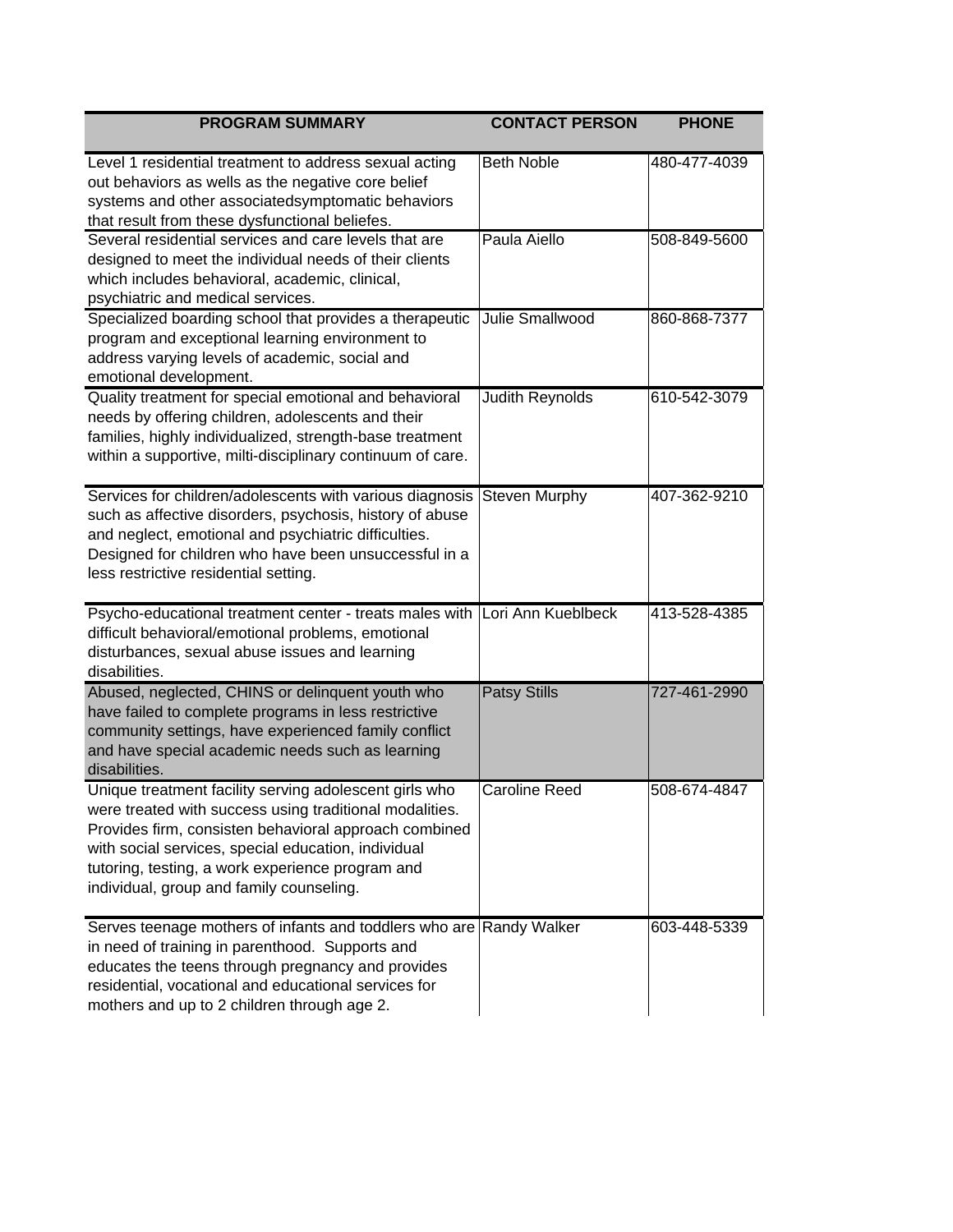| Brookside: Behavioral, psychiatric and emotional<br>disorders. Repeat offenders and have been involved in<br>illegal activities, drug abuse violence or other self-<br>destructive behaviors.<br>High Point: Applies latest research and offense specific<br>expertise in providing current and effective treatment to<br>male sex abusers. Program goal is to increase self-<br>monitoring of sexual impulse, reject sexually offending<br>behaviors and build social skills and mastery<br>experiences in moral arenas of life. | Mark Placido          | 413-499-7924 |
|-----------------------------------------------------------------------------------------------------------------------------------------------------------------------------------------------------------------------------------------------------------------------------------------------------------------------------------------------------------------------------------------------------------------------------------------------------------------------------------------------------------------------------------|-----------------------|--------------|
|                                                                                                                                                                                                                                                                                                                                                                                                                                                                                                                                   |                       |              |
| Serves interpersonal violent offenders including sexual<br>offenses, adjudicated delinquent - learning disabled,<br>emotionally disturbed, fire setters, abused/neglected<br>and CHINS.                                                                                                                                                                                                                                                                                                                                           | Jay Wolter            | 603-359-9044 |
| Serves educationally handicapped, fire setters,<br>emotionally disturbed and/or attention deficit disordered.                                                                                                                                                                                                                                                                                                                                                                                                                     | Penny Cheshire        | 603-485-7141 |
| Provides treatment for sex offenders/sexualized<br>behaviors. Youth placed at Stetson School will learn to<br>understand the cycle of his offending behavior.                                                                                                                                                                                                                                                                                                                                                                     | Kathleen Lovenbury    | 978-355-4541 |
| Serves difficult to place males in need of highly<br>specialized, staff-secure, therapeutic residential<br>treatment and education. Youth with fire-setter<br>behaviors, sexual abusing behaviors, other behavioral<br>disorders and emotional disturbances.                                                                                                                                                                                                                                                                      | <b>Thomas Drooger</b> | 508-679-0183 |
| Provides focused intermediate and long-term care to<br>children manifesting psychiatric and behavioral health<br>disorders with a significant impairment of social,<br>interpersonal, educational or vocational functioning.                                                                                                                                                                                                                                                                                                      | Linda Monahan         | 757-391-5969 |
| A unique year round residential school dedicated to<br>meeting the needs of dually diagnosed young boys with<br>borderline/mild cognitive delays and psychiatric<br>disorders and sexual offending behaviors.                                                                                                                                                                                                                                                                                                                     | Elizabeth Okeefe      | 508-763-3737 |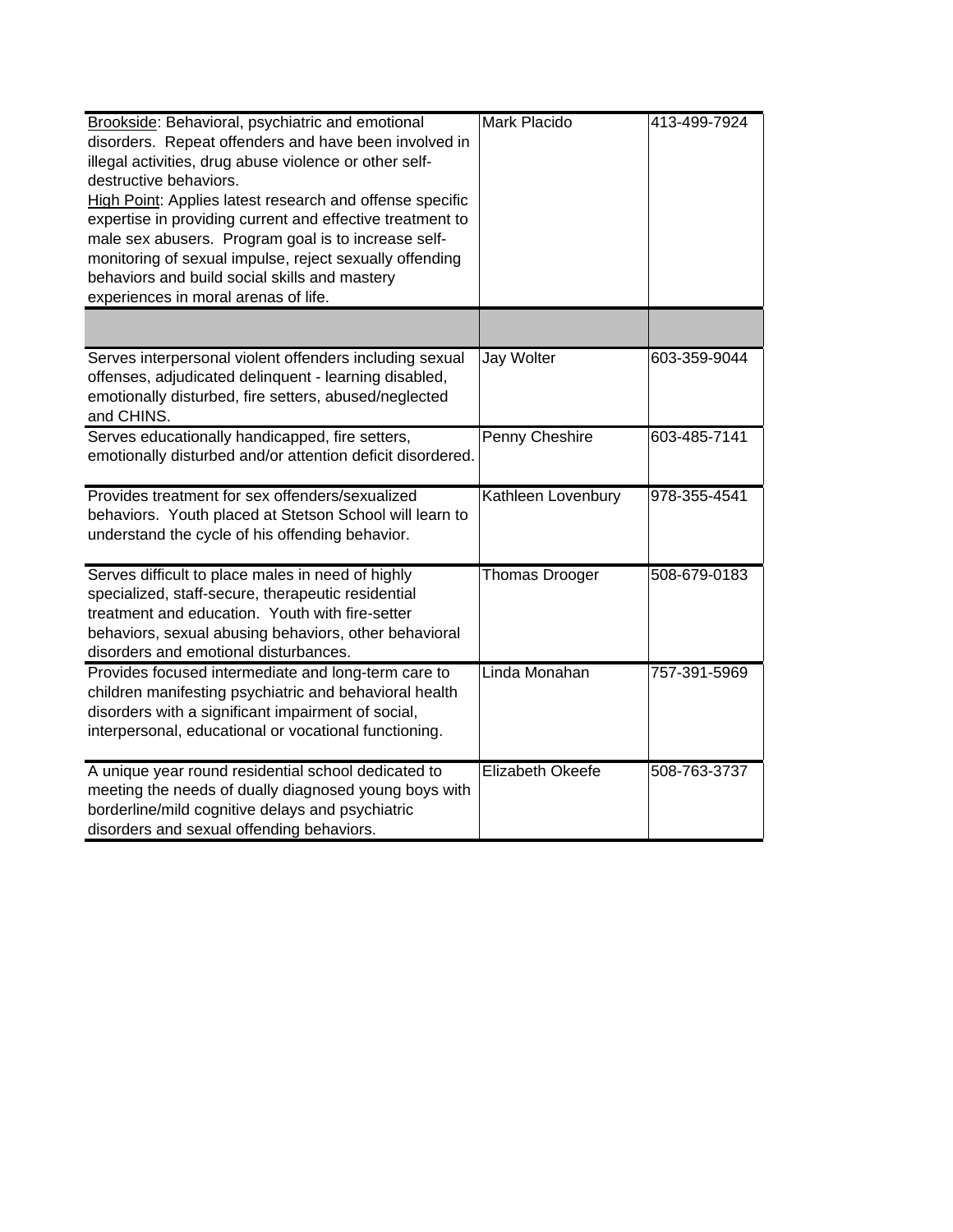| <b>EMAIL</b>                  |
|-------------------------------|
| bnoble@turnanewleaf.org       |
| aiellop@youinc.org            |
| ksmallw2@devereux.org         |
| jreynold@devereux.org         |
| steven.murphy@devereux.org    |
| Ikueblbeck@eagletonschool.com |
| pstills@eckerd.org            |
| caroline@deaconesshome.org    |
| hannah.house.inc@valley.net   |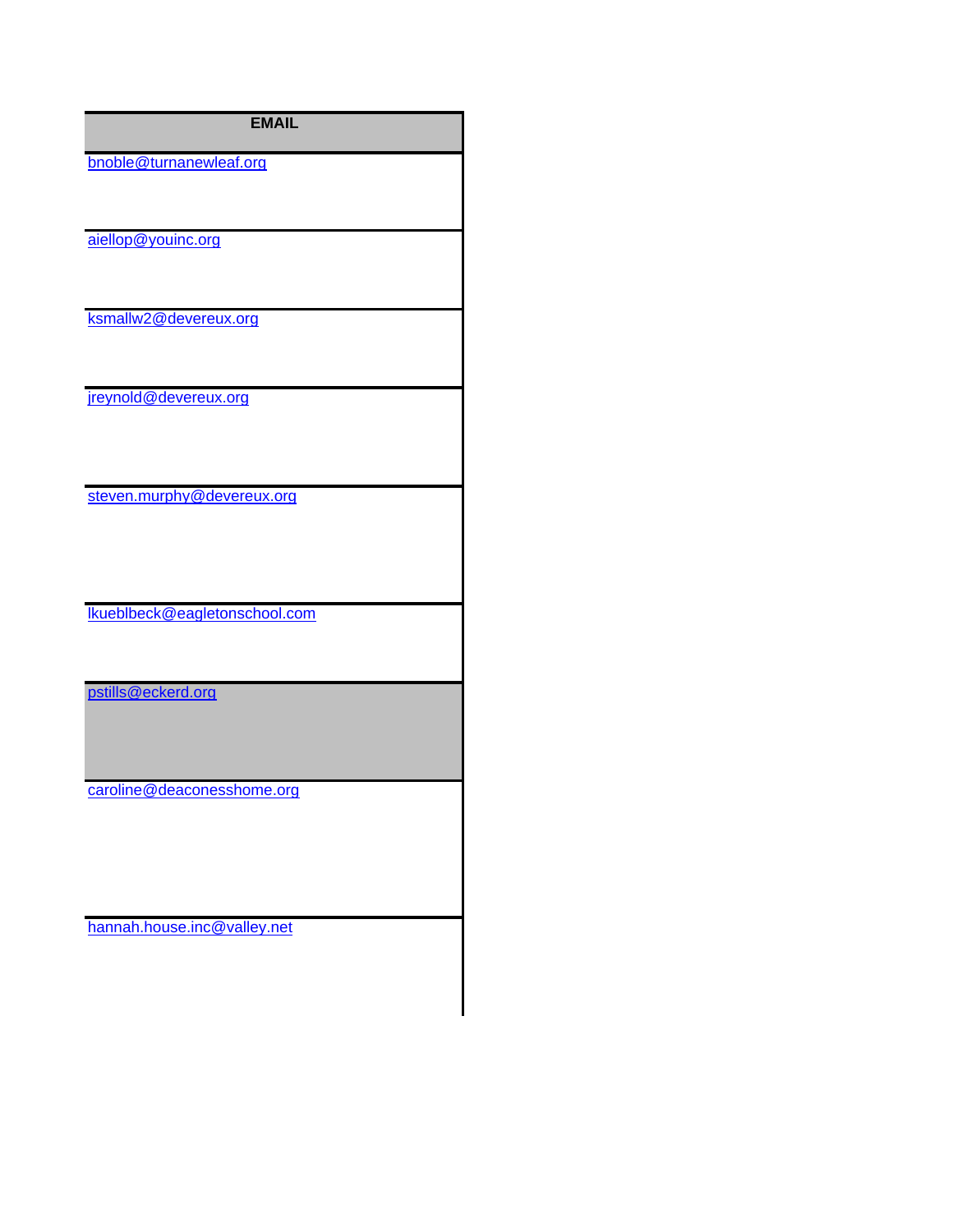mplacido@hillcresteducationalcenters.org

jwolter@becket.org

pcheshire@comcast.net

klovenbury@stetsonschool.org

tdrooger@stevensprograms.org

linda.monahan@uhsinc.com

eokeefe@whitneyacademy.org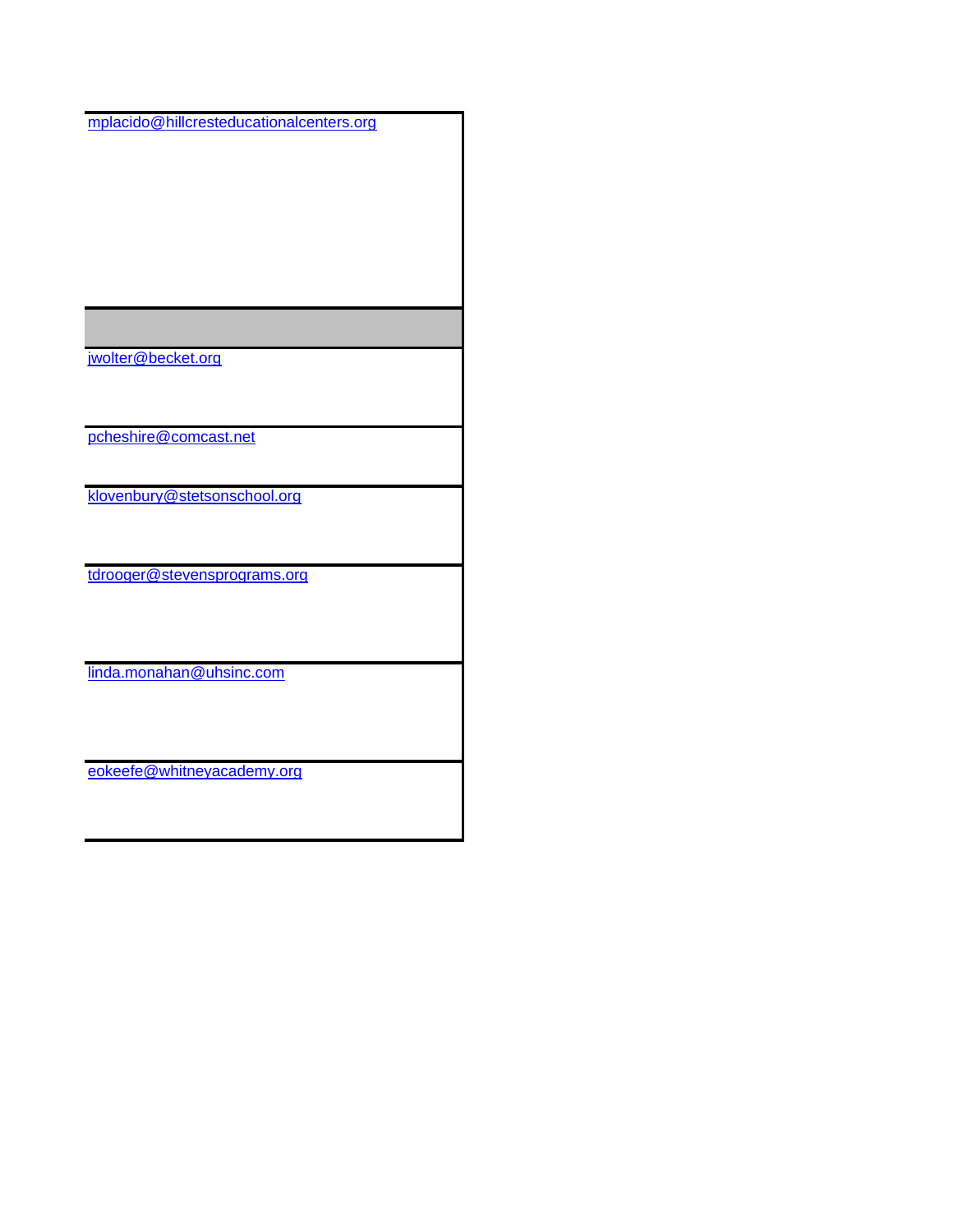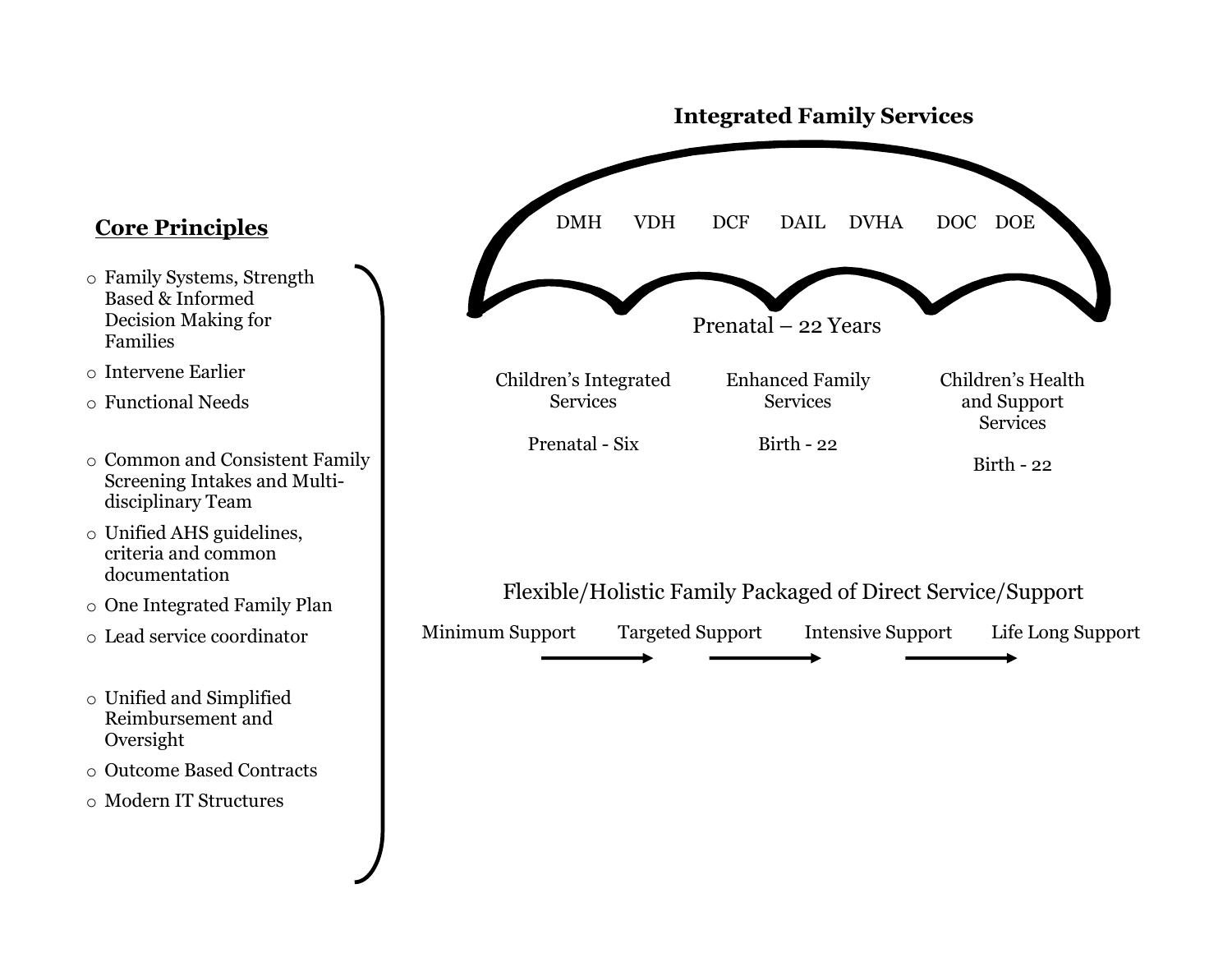

| <b>Children's Integrated Services</b> | <b>Enhanced Family Services</b>  | <b>Children's Health and Support Services</b> |
|---------------------------------------|----------------------------------|-----------------------------------------------|
| Prenatal $-$ Six                      | <b>Appropriations</b>            | Appropriations                                |
| Appropriations                        | $DCF - FSD$                      | $VDH - MCH$                                   |
| $VDH - MCH$                           | DMH - CMH                        | DAIL - DS Bridge Program                      |
| $DCF - CDD$                           | DAIL - DS Children's             | - Hi-Tech                                     |
| <b>DMH</b><br><b>DVHA</b>             | Design Team                      | - CPCS<br>- Autism                            |
| Design Team                           | All of the above<br>$VDH - ADAP$ | Design Team                                   |
| All of the above                      | CIS Team                         | All of the above                              |
| DAIL                                  | DOC                              | <b>DVHA</b>                                   |
| $VDH - ADAP$                          | <b>DVHA</b>                      | <b>DMH</b>                                    |
| $DOE - EEE$                           | <b>DOE</b>                       | <b>UVM</b>                                    |
| Headstart                             | <b>UVM</b>                       |                                               |
| <b>UVM</b>                            |                                  |                                               |

## I.F.S. – Funds not currently targeted in a specific re-design effort

- VCRHYP
- •LUND
- Mental Health Feefor-Service
- Sex Offender Outpatient Treatment
- Success Beyond 6
- Parent Ed
- • TBI  $\bullet$  Sexual Abuse
	- Treatment
- $\bullet$  Various Flexible Funding